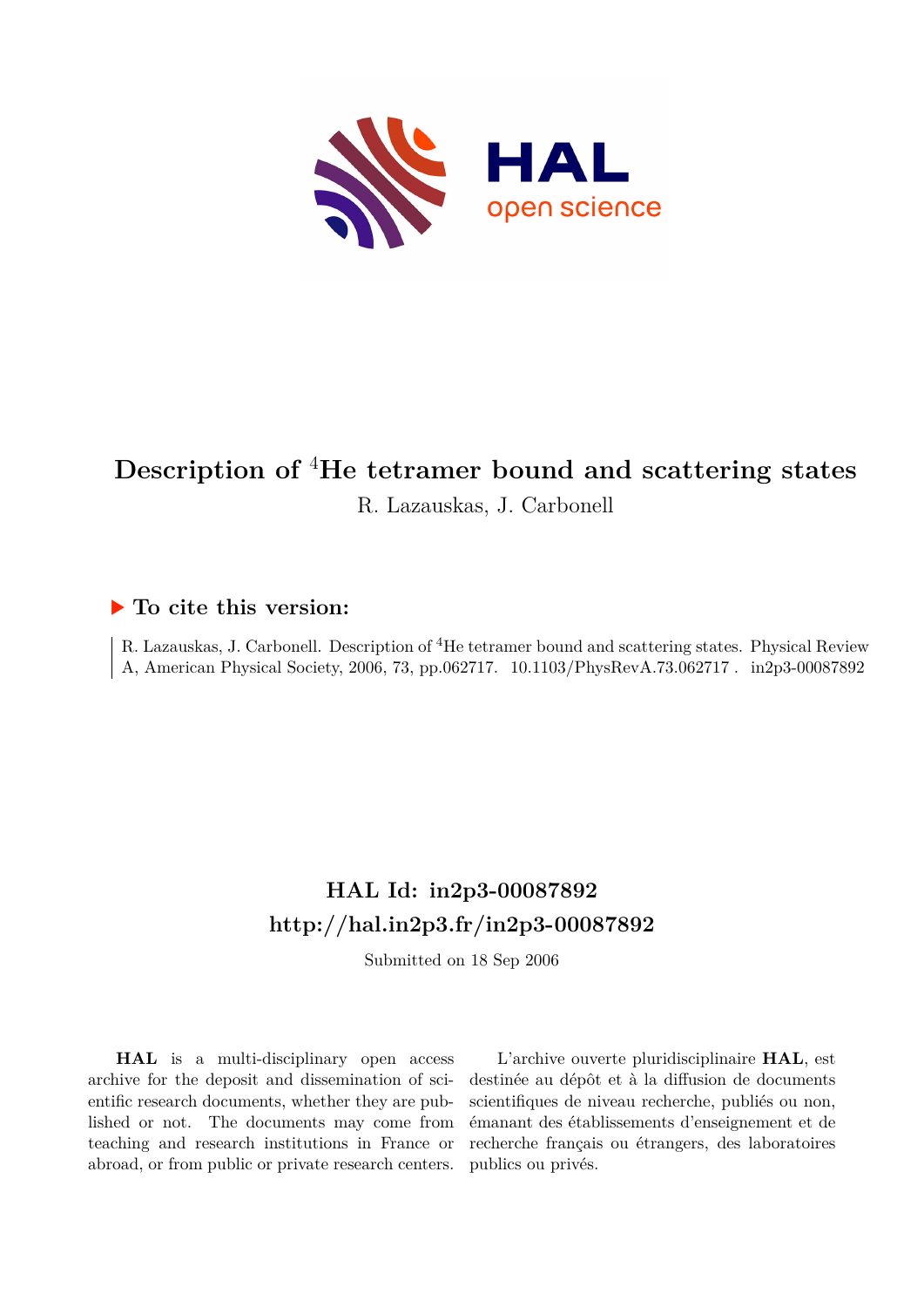### Description of <sup>4</sup>He tetramer bound and scattering states

Rimantas Lazauskas ∗

Groupe de Physique Théorique, Institut de Physique Nucléaire, F-91406 Orsay Cedex, France.

Jaume Carbonell †

Laboratoire de Physique Subatomique et de Cosmologie, 53, avenue des Martyrs, 38026 Grenoble Cedex, France. (Dated: September 18, 2006)

Faddeev-Yakubovski equations are solved numerically for <sup>4</sup>He tetramer and trimer states using realistic helium-helium interaction models. We describe the properties of ground and excited states, and we discuss with a special emphasis the  ${}^{4}$ He- ${}^{4}$ He<sub>3</sub> low energy scattering.

PACS numbers: 34.50.-s,21.45.+v, 36.90.+f

#### I. INTRODUCTION

Helium atom is one of the simplest few-body systems. Nowadays, its structure can be described theoretically with an accuracy better than the spectroscopy one [\[1](#page-15-0)]. In spite of this simplicity, the compounds of Helium atoms display a series of unique microscopic and macroscopic physical phenomena.

The closed shell electronic structure, as well as the compactness of the Helium atom, makes it the most chemically inert noble gas. Nevertheless, the very weak van der Waals attraction between two distant He atoms is responsible for the fact that at very low temperatures, both bosonic <sup>4</sup>He and fermionic <sup>3</sup>He liquify. In addition, the extreme weakness of the He-He interaction is decisive in explaining why liquid Helium is the only known superfluid.

As much exciting is the physics of the atomic Helium nanoscopic structures (He multimers). Recent inspiring experiments[[2, 3\]](#page-15-0) have demonstrated the existence of bound diatomic <sup>4</sup>He systems (dimers) - the ground state with the weakest binding energy of all naturally existing diatomic molecules. Moreover, diffraction experiment projecting a molecular beam of small He clusters on nanostructured transmission gratings, allowed a direct measurement of the dimer average bond length value  $\langle R \rangle = 52 \pm 4$  Å. Such a large bond, compared to the effective range of the He-He potential, enables one to estimate its binding energy  $E \approx \frac{\hbar^2 \langle R \rangle^2}{4m}$  $\frac{4R}{4m}$  = 1.1 + 0.3/ - 0.2 mK, as well as the <sup>4</sup>He-<sup>4</sup>He scattering length  $a_0 = 104 + 8/-18$  Å.

The extreme weakness of the <sup>4</sup>He dimer binding energy requires a precise theoretical description of the ab initio He-He potential, which results from subtracting the huge energies of separated atoms. Nevertheless, several very accurate theoretical models[[4, 5, 6, 7, 8, 9](#page-15-0)] were recently constructed, predicting Helium properties in full agreemen t with experiments. These effective He-He potentials are dominated by the strong repulsion (hard-core) at distances  $R_{He-He} \lesssim 2$  Å, where the two He atoms are "overlapping". At larger He-He distances, the weak van-der-Waals attraction takes over, creating a shallow attractive pocket with a maximal depth of  $V_0 \approx 10.9$  K, centered at  $R_{He-He} \approx$  $3\AA$ . The strong repulsion of the He-He potential at short distance, allows to treat accurately atomic He systems without having to take into account the internal structure of single He atoms.

The physics of small He clusters is an outstanding laboratory for testing different quantum mechanical phenomena. The bound state of <sup>4</sup>He dimer, at practically zero energy, suggests the possibility of observing an Efimov-like state in the triatomic compound [\[10](#page-15-0)]. The existence of this <sup>4</sup>He dimer bound state very close to threshold, is also responsible for a resonant <sup>4</sup>He-<sup>4</sup>He S-wave scattering length  $a_0 \approx 104$  Å, which is more than 30 times larger than the typical length scale given by the Van der Waals interaction  $l \sim 3\AA$ . The small He clusters low energy scattering observables should therefore be little sensitive to the details of He-He interaction and should thus exhibit some universal behavior. This sharp separation of different scales can be exploited, making He multimers a perfect testground for Effective Field Theory (EFT) approaches [\[11, 12, 13, 14\]](#page-15-0).

We present in this work a rigorous theoretical study of the smallest <sup>4</sup>He clusters. There exist in the literature a largenumber of theoretical calculations on triatomic <sup>4</sup>He (trimer) [[15, 16, 17\]](#page-15-0). However the four-atomic <sup>4</sup>He system (tetramer), being by an order of magnitude more complex in its numerical treatment, remains practically unexplored.

<sup>∗</sup>Electronic address: [lazauskas@lpsc.in2p3.fr;](mailto:lazauskas@lpsc.in2p3.fr) URL: <http://lpscwww.in2p3.fr/theo/Lazauskas/Eng/home.htm>

<sup>†</sup>Electronic address: [carbonell@lpsc.in2p3.fr;](mailto:carbonell@lpsc.in2p3.fr) URL: <http://lpscwww.in2p3.fr/theo/Carbonell/Jaume.html>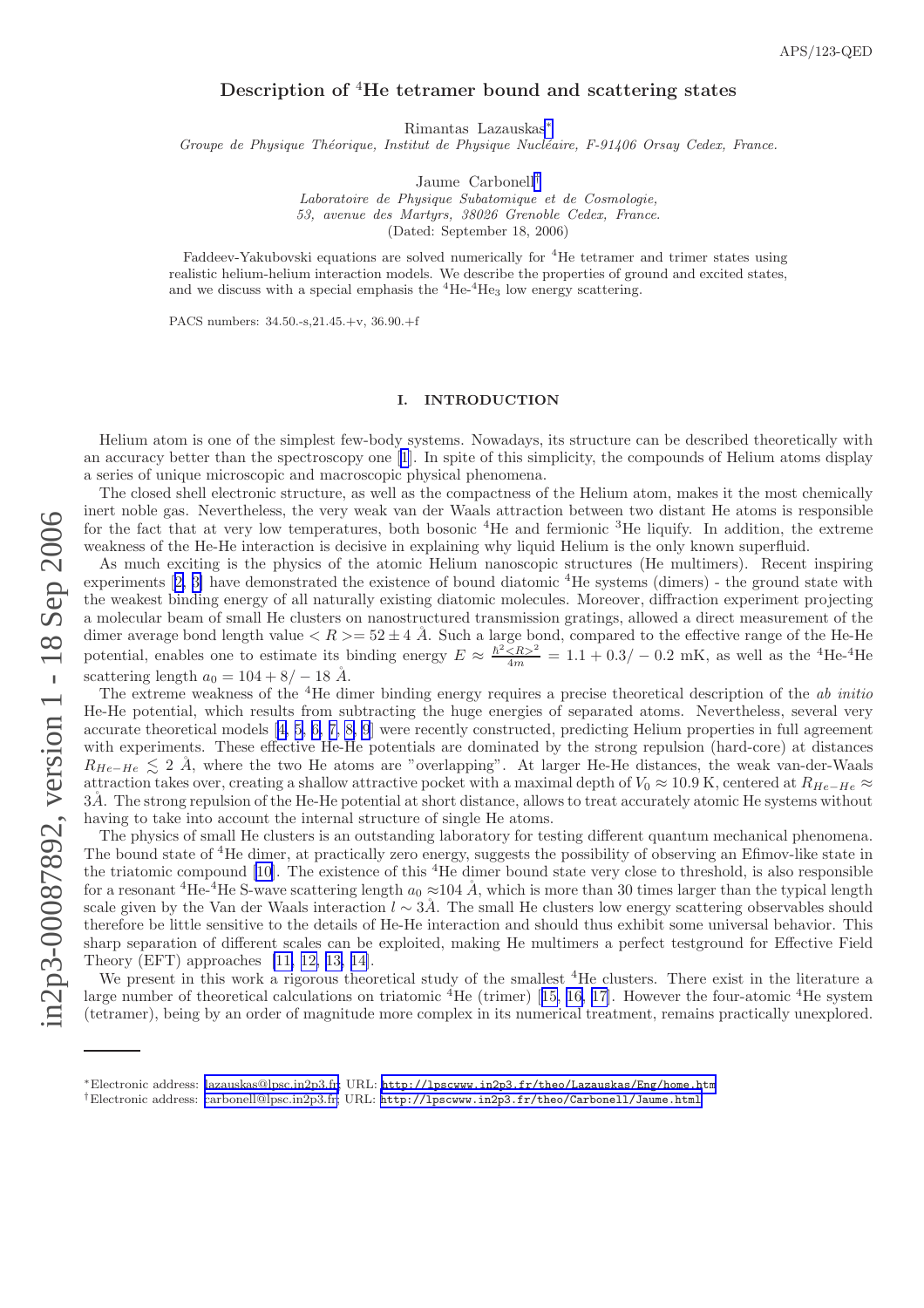<span id="page-2-0"></span>Our study tries to fill up this gap, by providing original calculations for tetramer bound and scattering states. In addition, some existing ambiguities in triatomic <sup>4</sup>He calculations [\[18](#page-15-0)] are discussed.

To describe <sup>4</sup>He tetramer, Faddeev-Yakubovski (FY) equations in configuration space are solved. In some cases, this method may be cumbersome and numerically expensive. It constitutes nevertheless a very general and mathematically rigorous tool, with the big advantage over many other techniques, that it enables a systematic treatment of bound and continuum states.

The paper is structured as follows: in section II we present the theoretical framework used; in section [III](#page-5-0) we highlight our <sup>4</sup>He trimer results. Section [IV](#page-8-0) deals with four-atomic helium systems and in section [V](#page-13-0), we discuss the possible existence of the rotational states in three-atomic and four-atomic<sup>4</sup>He systems. Section [VI](#page-14-0) concludes this work with the final remarks.

To describe the interaction between the helium atoms, we have used the potential developed by Aziz and Slaman[[4\]](#page-15-0), popularly referred to as LM2M2 potential. There exists several equivalent interaction models. However, they all have similar structure and quantitatively provide very close results [\[17, 19\]](#page-15-0).

All results presented in this paper are restricted to the bosonic <sup>4</sup>He isotope; therefore in the following, we omit the mass number 4 and refer to <sup>4</sup>He as He. All calculations use  $\frac{\hbar^2}{m} = 12.12 \text{ K} \cdot \text{\AA}^2$  as the input mass of He atoms.

#### II. THEORETICAL FRAMEWORK

#### A. Faddeev-Yakubovski equations

The Schrödinger equation is the paradigm of non-relativistic quantum mechanics. However this equation is not able to separate different rearrangement channels in the asymptote of multiparticle wave function (w.f.). Thus it does not provide explicitly a way to implement the physical boundary conditions for scattering w.f., which are necessary to obtain a unique solution. Faddeev [\[20](#page-15-0)] have succeeded to show that these equations can be reformulated by introducing some additional physical constraints, what leads to mathematically rigorous and unique solution of the three-body scattering problem. Faddeev's pioneering work was followed by Yakubovsky. In[[21\]](#page-15-0), the systematic generalization of Faddeev equations for any number of particles was presented.

One should mention that Schrödinger equation may still be applied when solving few-particle bound state problem. However then one must deal directly with total systems w.f., which is fully (anti)symmetric and has quite complicated structure. Exploiting the knowledge of systems symmetry one often tries to decompose this w.f. into only partially (anti)symmetrized components, which had simpler structure and are more tractable numerically. One practical way is to decompose systems w.f. into so called FY components. Then FY equations often have obvious advantage over Schrödinger one, since it deals directly only with FY components by avoiding construction of full system wave function.

In that follows, we describe only four-particle FY equations; three-particle Faddeev equations are self-contained in four-particle ones.



FIG. 1: Faddeev-Yakubovsky components K and H. Asymptotically, as  $z \to \infty$ , components K describe 3+1 particle channels, whereas components  $H$  contain asymptotic states of  $2+2$  channels.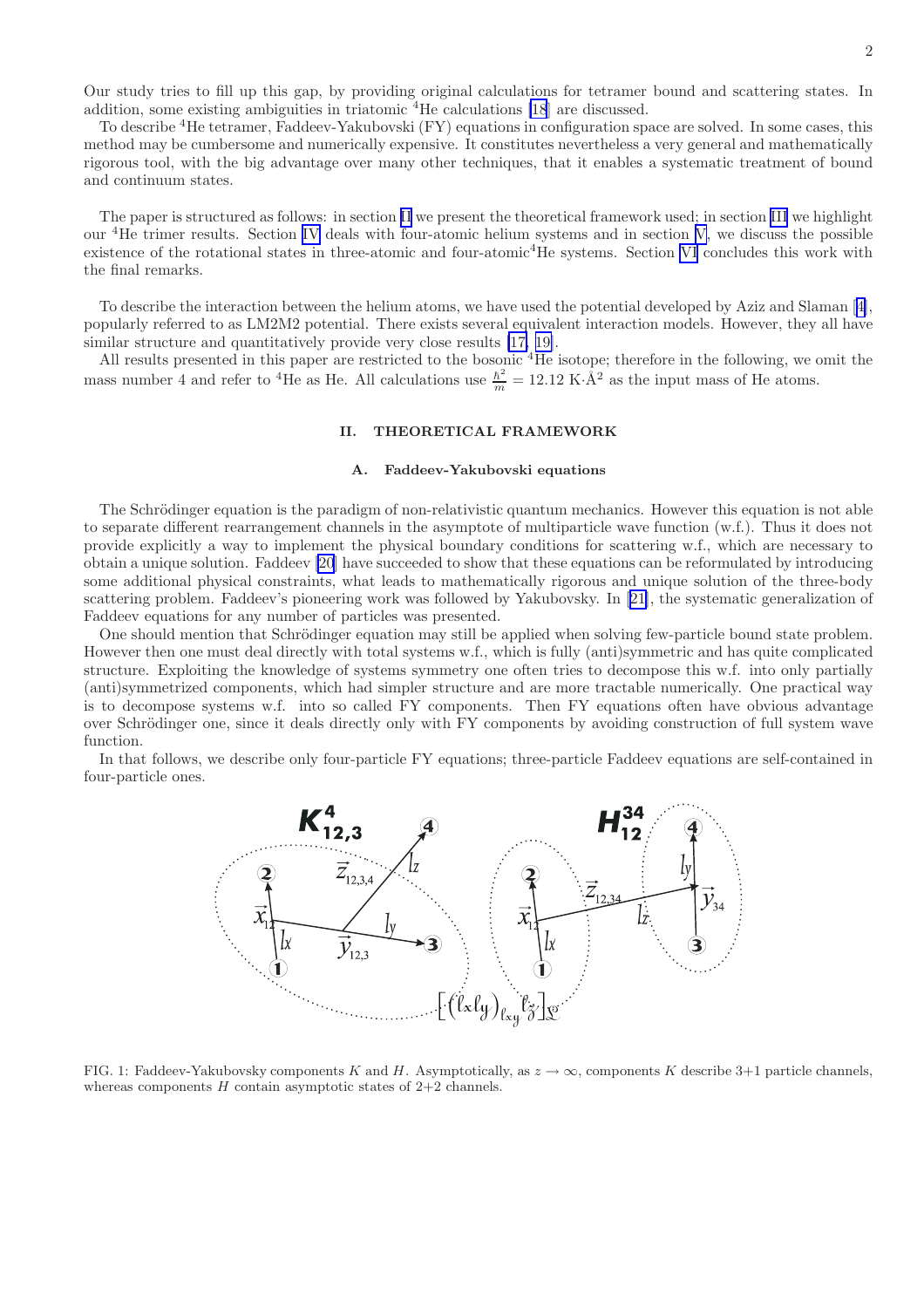<span id="page-3-0"></span>The calculations presented in this work were performed using the framework of differential FY equations developed by S.P. Merkuriev and S.L. Yakovlev[[22, 23\]](#page-15-0). The major step in these equations is the representation of the systems w.f. as a sum of 18 components: 12 of type K, describing the asymptotic behavior of different 3+1 particle channels, and 6 of type H, describing the systems decomposition into two clusters of two particles:

$$
\Psi = \sum_{i < j} K_{ij,k}^l + \sum_{i < j,k < l} H_{ij,kl}.\tag{1}
$$

Here  $(ijkl)$  indicates cyclic permutation of particle indices (1234). These FY components are coupled by 18 FY equations. Since all particles are identical, several straightforward symmetry relations can be established between different FY components. Using these relations, the number of independent FY equations and components reduces to two:

$$
\left(E - \hat{H}_0 - \hat{V}\right) K_{12,3}^4 = \hat{V}(P^+ + P^-) \left[ (1 + \varepsilon P_{34}) K_{12,3}^4 + H_{12,34} \right] \n\left(E - \hat{H}_0 - \hat{V}\right) H_{12,34} = \hat{V}\tilde{P} \left[ (1 + \varepsilon P_{34}) K_{12,3}^4 + H_{12,34} \right].
$$
\n(2)

Here  $P^+ = P_{12}P_{23}$ ,  $P^- = P_{23}P_{12}$  and  $\tilde{P} = P_{13}P_{24}$  are particle permutation operators.  $\hat{H}_0$  is the kinetic energy operator of the system and  $\hat{V}$  is the potential energy operator for the particle pair (12). The coefficient  $\varepsilon$  is a Pauli factor:  $\varepsilon = 1$  for bosonic systems and  $\varepsilon = -1$  for systems of identical fermions.

By applying combination of permutation operators to the FY components of Eq. (1), one can express the w.f. of the system by means of two non-reducible FY components:

$$
\Psi = \left[1 + (1 + P^{+} + P^{-})\varepsilon P_{34}\right](1 + P^{+} + P^{-})K_{12,3}^{4} + (1 + P^{+} + P^{-})(1 + \tilde{P})H_{12,34}
$$
\n(3)

It is convenient to treat Eq. (2) using relative reduced coordinates. These coordinates are proportional to well known Jacobi coordinates, which are simply scaled by the appropriate mass factors. We use two different sets of relative reduced coordinates, defined as follows:

$$
\overrightarrow{x_{ij}} = \sqrt{2 \frac{m_i m_j}{m_i + m_j}} (\overrightarrow{r}_j - \overrightarrow{r}_i)
$$
\n
$$
\overrightarrow{y_{ij,k}} = \sqrt{2 \frac{(m_i + m_j) m_k}{m_i + m_j + m_k}} (\overrightarrow{r}_k - \frac{m_i \overrightarrow{r}_i + m_j \overrightarrow{r}_j}{m_i + m_j})
$$
\n
$$
\overrightarrow{z_{ijk,l}} = \sqrt{2 \frac{(m_i + m_j + m_k) m_l}{m_i + m_j + m_k + m_l}} (\overrightarrow{r}_l - \frac{m_i \overrightarrow{r}_i + m_j \overrightarrow{r}_j + m_k \overrightarrow{r}_k}{m_i + m_j + m_k})
$$
\n(4)

for K−type FY components.  $m_i$  and  $\vec{r}_i$  are respectively the *i*-th particle mass and position vector. To describe H−type components, another set of coordinates is more appropriate:

$$
\begin{aligned}\n\overrightarrow{x_{ij}} &= \sqrt{2 \frac{m_i m_j}{m_i + m_j}} (\overrightarrow{r}_j - \overrightarrow{r}_i) \\
\overrightarrow{y_{kl}} &= \sqrt{2 \frac{m_k m_l}{m_k + m_l}} (\overrightarrow{r}_l - \overrightarrow{r}_{ki}) \\
\overrightarrow{z_{ij,kl}} &= \sqrt{2 \frac{(m_i + m_j)(m_k + m_l)}{m_i + m_k + m_l}} (\frac{m_k \overrightarrow{r}_k + m_l \overrightarrow{r}_l}{m_k + m_l} - \frac{m_i \overrightarrow{r}_i + m_j \overrightarrow{r}_j}{m_i + m_j})\n\end{aligned}\n\tag{5}
$$

Using these coordinates, the kinetic energy operator is expressed as a simple sum of Laplace operators:

$$
H_0 = -\frac{\hbar^2}{2m}\Delta_R - \frac{\hbar^2}{m}\left(\Delta_x + \Delta_y + \Delta_z\right). \tag{6}
$$

Another big advantage of these coordinate sets is the fact that the degrees of freedom due to the center of mass motion are separated.

The dimension of the problem can be further reduced by using the fact that an isolated system conserves its total angular momentum  $\mathcal J$  and one of its projections  $\mathcal J_z$ . We deal with systems of bosonic He atoms in their ground state, which have a total spin equal to zero. In this case, the system w.f. is independent of the spin and the orbital angular momentum is conserved separately. Using this fact, we expand FY components on a partial-wave basis (PWB) of orbital angular momentum and, omitting the spin:

$$
K_{ij,k}^l(\vec{x}, \vec{y}, \vec{z}) = \sum_{\alpha = (l_x, l_y, l_{xy}, l_z)} \frac{\mathcal{F}_{\alpha}^K(x, y, z)}{xyz} \left[ \left[ Y_{l_x}(\hat{x}) \otimes Y_{l_y}(\hat{y}) \right]_{l_{xy}} \otimes Y_{l_z}(\hat{z}) \right]_{\mathcal{LL}_z} H_{ij,kl}(\vec{x}, \vec{y}, \vec{z}) = \sum_{\alpha = (l_x, l_y, l_{xy}, l_z)} \frac{\mathcal{F}_{\alpha}^H(x, y, z)}{xyz} \left[ \left[ Y_{l_x}(\hat{x}) \otimes Y_{l_y}(\hat{y}) \right]_{l_{xy}} \otimes Y_{l_z}(\hat{z}) \right]_{\mathcal{LL}_z}
$$
(7)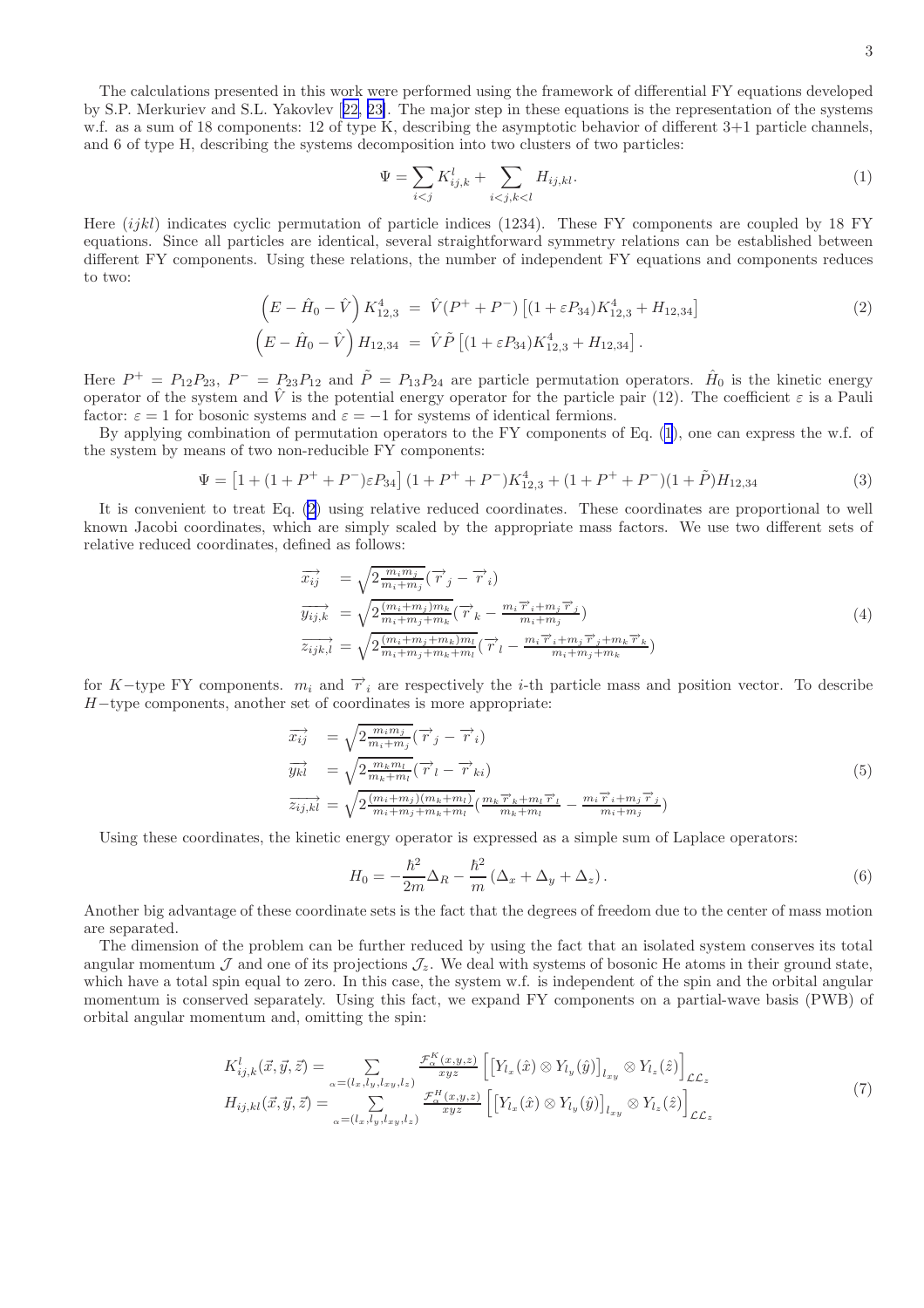<span id="page-4-0"></span>In this basis, the kinetic energy operator reads:

$$
\hat{H}_0 = \frac{\hbar^2}{m} \left[ -\partial_x^2 - \partial_y^2 - \partial_z^2 + \frac{l_x(l_x+1)}{x^2} + \frac{l_y(l_y+1)}{y^2} + \frac{l_z(l_z+1)}{z^2} \right].
$$

In Eq. ([7\)](#page-3-0), we have introduced the so called FY amplitudes  $\mathcal{F}_{\alpha}^{K}(x, y, z)$  and  $\mathcal{F}_{\alpha}^{H}(x, y, z)$ , which are continuous functions in radial variables  $x,y$  and z. The symmetry properties of the w.f. with respect to the exchange of two He atoms impose additional constraints. One should have amplitudes only with an even value of the angular momentum  $l_x$ , whether these amplitudes are derived from K or H FY components.

In addition, for H-type amplitudes  $\mathcal{F}_{\alpha}^{H}(x, y, z)$ , the angular momentum  $l_{y}$  should be even as well. The total parity of the system  $\Pi$  is given by  $\left(\frac{1}{x}+l_y+l_z\right)$  independently of the coupling scheme  $(K$  or  $H)$  used.

By projecting each of the Eq. [\(2](#page-3-0)) to the PWB of Eq. [\(7](#page-3-0)), a system of coupled integro-differential equations is obtained. In general, PWB is infinite and one obtains thus an infinite number of coupled equations. This obliges us, when solving these equations numerically, to make additional truncations by considering only the most relevant amplitudes, namely those which have the smoothest angular dependency (small partial angular momentum values  $l_x, l_y$  and  $l_z$ ).

#### B. Boundary conditions

Equations [\(2](#page-3-0)) are not complete: they should be supplemented with the appropriate boundary conditions for FY components. It is usual to write boundary conditions in the Dirichlet form, which at the origin should mean vanishing FY components. However, the existence of a large strong repulsion region (hard-core) corresponding to the inner part of He-He potential brings additional complications. The relevant matrix elements from the physical interaction region (shallow attractive well) fade away in front of the huge repulsive hard-core terms, thus resulting in severe numerical instabilities.

However, such a strong repulsion at the origin simply indicates that two He atoms cannot get arbitrarily close to each other: for a repulsive region of characteristic size  $r_h$ , the probability that two particles get closer to each other at a certain distance  $r = c < r_h$  will be vanishingly small. It means that the w.f. of the system vanishes in part of a four-particle space, inside six multidimensional surfaces  $r_{ij} = c$ , where  $r_{ij}$  is the distance between particle i and j. The most straightforward way to improve numerical stability would be to avoid calculating the solution in at least part of the strong repulsion region, and to impose by hand to the wave function to be equal to zero in this region. Nevertheless, due to the complex geometry of this domain in the nine-dimensional space of particle relative coordinates, this method is not easy to put in practice.

A nice way to overcome this difficulty was proposed by Motovilov and Merkuriev [\[24\]](#page-15-0). The authors showed that an infinitely repulsive interaction at  $r_{ij} \leq c$ , generates boundary conditions for the FY components which can be ensured by setting:

$$
\left(E - \hat{H}_0 - \hat{V}\right) K_{12,3}^4 = 0
$$
  
\n
$$
\left(E - \hat{H}_0 - \hat{V}\right) H_{12,34} = 0
$$
 for  $x < c$  (8)

and

$$
K_{12,3}^4 + (P^+ + P^-) \left[ (1 + \varepsilon P_{34}) K_{12,3}^4 + H_{12,34} \right] = 0 \quad \text{for } x = c
$$
  
\n
$$
H_{12,34} + \tilde{P} \left[ (1 + \varepsilon P_{34}) K_{12,3}^4 + H_{12,34} \right] = 0 \quad \text{for } x = c
$$
\n(9)

In addition, FY components asymptotic behavior should be conditioned as well. For the bound state problem, the w.f. of the system is compact, therefore the regularity conditions can be completed by forcing the amplitudes  $\mathcal{F}_{\alpha}^{K(H)}$ to vanish at the borders of the hypercube  $[0, X_{\text{max}}] \times [0, Y_{\text{max}}] \times [0, Z_{\text{max}}]$ , i.e.:

$$
\mathcal{F}_{\alpha}^{K(H)}(X_{\max}, y, z) = \mathcal{F}_{\alpha}^{K(H)}(x, Y_{\max}, z) = \mathcal{F}_{\alpha}^{K(H)}(x, y, Z_{\max}) = 0
$$
\n(10)

In the case of elastic atom-trimer  $(1+3)$  scattering, the asymptotic behavior of the w.f. can be matched by simply imposing at the numerical border  $z = Z_{\text{max}}$ , the solution of the 3N bound state problem for all the quantum numbers, corresponding to the open channel  $\alpha_a$ . It worths reminding that only K-type components contribute in describing 3+1 particle channels:

$$
\mathcal{F}_{\alpha_a}^K(x, y, Z_{\text{max}}) = f_{\alpha_a}(x, y)
$$
\n(11)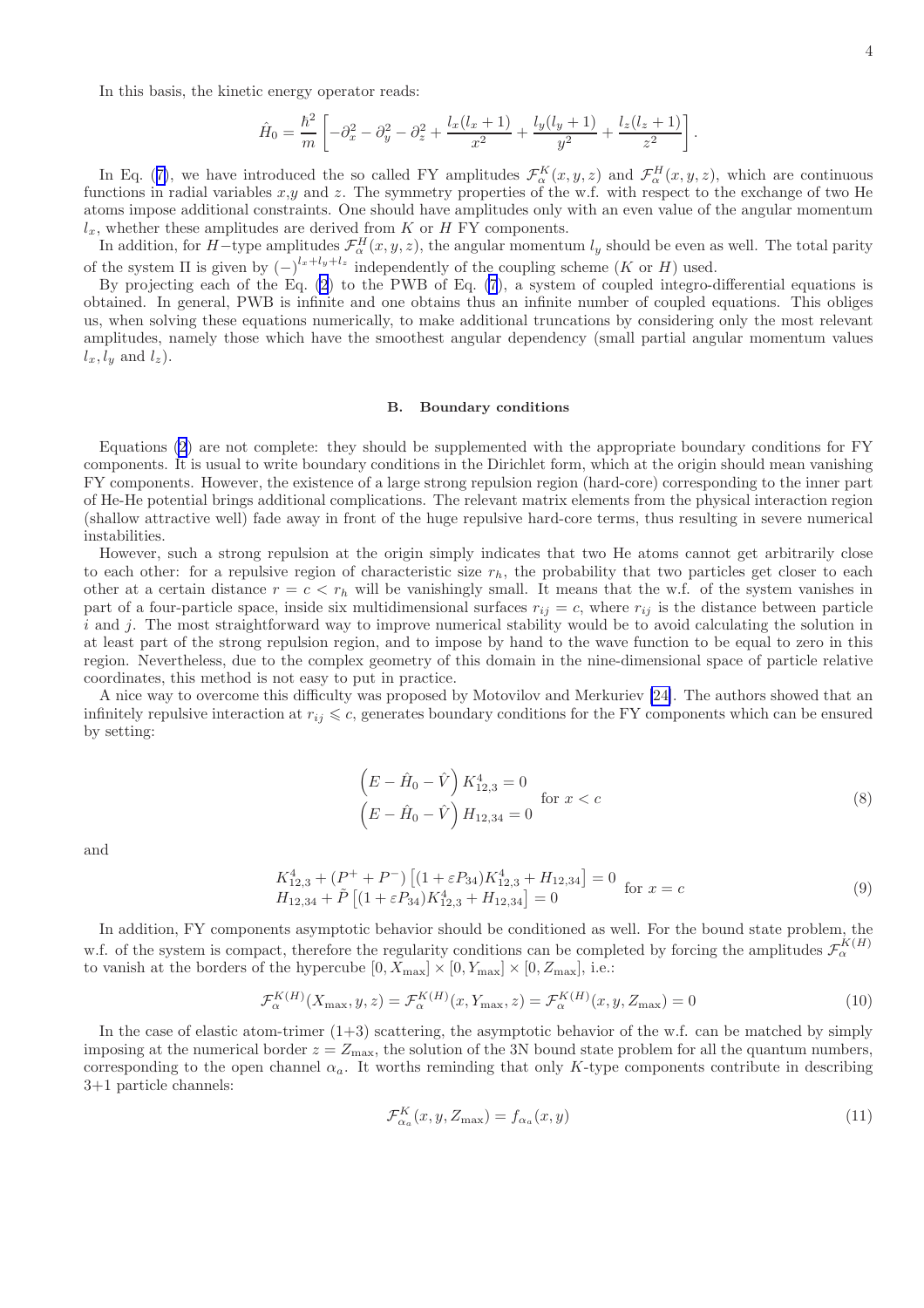<span id="page-5-0"></span>Indeed, below the first inelastic threshold, at large values of  $z$ , the solution of Eq. [\(2](#page-3-0)) factorizes into a He trimer ground state w.f. – being solution of 3N Faddeev equations – and a plane wave propagating in  $z$  direction with the momentum  $k_{\alpha_a} = \sqrt{\frac{m}{\hbar^2} (E_{cm} - E_{He_3})}$ . One has:

$$
\mathcal{F}_{\alpha_a}^K(x, y, z) \sim f_{\alpha_a}^K(x, y) \left[ \hat{\jmath}_{l_z}(k_{\alpha_a} z) + \tan(\delta) \hat{n}_{l_z}(k_{\alpha_a} z) \right]
$$

Here the functions  $f_{\alpha_a}^K(x, y)$  are the Faddeev amplitudes obtained after solving the corresponding He trimer bound state problem, whereas  $E_{He_3}$  is its ground state energy;  $\hat{n}_{l_z}(k_{\alpha_a}z)$  and  $\hat{j}_{l_z}(k_{\alpha_a}z)$  are regularized Riccati-Bessel functions. Equations [\(2\)](#page-3-0) in conjunction with the appropriate boundary conditions define the set of equations to be solved. The numerical methods employed will be briefly explained in the next subsection.

Once the integro-differential equations of the scattering problem are solved, one has two different ways to obtain the scattering observables. The easier one is to extract the scattering phases directly from the tail of the solution, by calculating logarithmic derivative  $\left(\frac{\partial_z \mathcal{F}_{\alpha_a}^K(x,y,z)}{\mathcal{F}_{\alpha_a}^K(x,y,z)}\right)$  $\frac{z^{\nu} \alpha_a(x,y,z)}{\mathcal{F}_{\alpha_a}^K(x,y,z)}$ ) of the open channel's K amplitude  $\alpha_a$  in the asymptotic region:

$$
\tan \delta = \frac{k_{\alpha_a} \hat{\jmath}_l'(k_{\alpha_a} z) - \frac{\partial_z \mathcal{F}_{\alpha_a}^K(x, y, z)}{\mathcal{F}_{\alpha_a}^K(x, y, z)} \hat{\jmath}_l(k_{\alpha_a} z)}{\frac{\partial_z \mathcal{F}_{\alpha_a}^K(x, y, z)}{\mathcal{F}_{\alpha_a}^K(x, y, z)} \hat{n}_l(k_{\alpha_a} z) - k_{\alpha_a} \hat{n}_l'(k_{\alpha_a} z)}
$$
(12)

This result can be independently verified by using an integral representation of the phase shifts

$$
k_{\alpha_a} \tan \delta = -\frac{m}{\hbar^2} \int \Phi_{\alpha_a}^{(123)} \hat{j}_l (k_{\alpha_a} z) (V_{14} + V_{24} + V_{34}) \Psi dV.
$$
 (13)

 $\Phi_{\alpha_a}^{(123)}$  is the trimer – composed from the He atoms indexed by 1,2 and 3 – ground state w.f. normalized to unity and  $\Psi$  is normalized according to:

$$
\Psi(\vec{x}_i, \vec{y}_i, \vec{z}_i) = \Phi_{\alpha_a}^{(123)}(\vec{x}, \vec{y}) \left[ \hat{\jmath}_{l_z}(k_{\alpha_a} z) + \tan(\delta) \hat{n}_{l_z}(k_{\alpha_a} z) \right]. \tag{14}
$$

Detailed discussions on this subject can be found in [\[25](#page-15-0), [26](#page-15-0)].

#### C. Numerical methods

In order to solve the set of integro-differential equations – obtained when projecting Eq. ([2\)](#page-3-0) and the appropriate boundary conditions Eq. [\(8-11\)](#page-4-0) into a partial wave basis – the components  $\mathcal{F}_i^{\alpha}$  are expanded in terms of piecewise Hermite spline basis:

$$
\mathcal{F}_i^{\alpha}(x, y, z) = \sum c_{ijkl}^{\alpha} S_j(x) S_k(y) S_l(z).
$$

We use piecewise Hermite polynomials as a spline basis. In this way, the integro-differential equations are converted into an equivalent linear algebra problem with unknown spline expansion coefficients to be determined. For bound states, the eigenvalue-eigenvector problem reads:

$$
Ax = EBx,\tag{15}
$$

where A and B are square matrices, while E and x are respectively the unknown eigenvalue(s) and its eigenvector(s). In the case of the elastic scattering problem, a system of linear algebra equations is obtained:

$$
[A - E_{cm}B]x = b \tag{16}
$$

where x is a vector of unknown spline expansion coefficients and b is an inhomogeneous term, generated when implementing the boundary conditions Eq. ([11\)](#page-4-0). For detailed discussions on the equations and method used to solve large scale linear algebra problems, one can refer to[[26\]](#page-15-0).

#### III. TRIMER SCATTERING AND BOUND STATES

As mentioned in the introduction, trimer states have been broadly explored in many theoretical works. Hyperspherical, variational and Faddeev techniques were used to calculate accurately bound state energies [\[16](#page-15-0), [17](#page-15-0), [19, 27, 28, 29](#page-15-0), [30](#page-15-0)]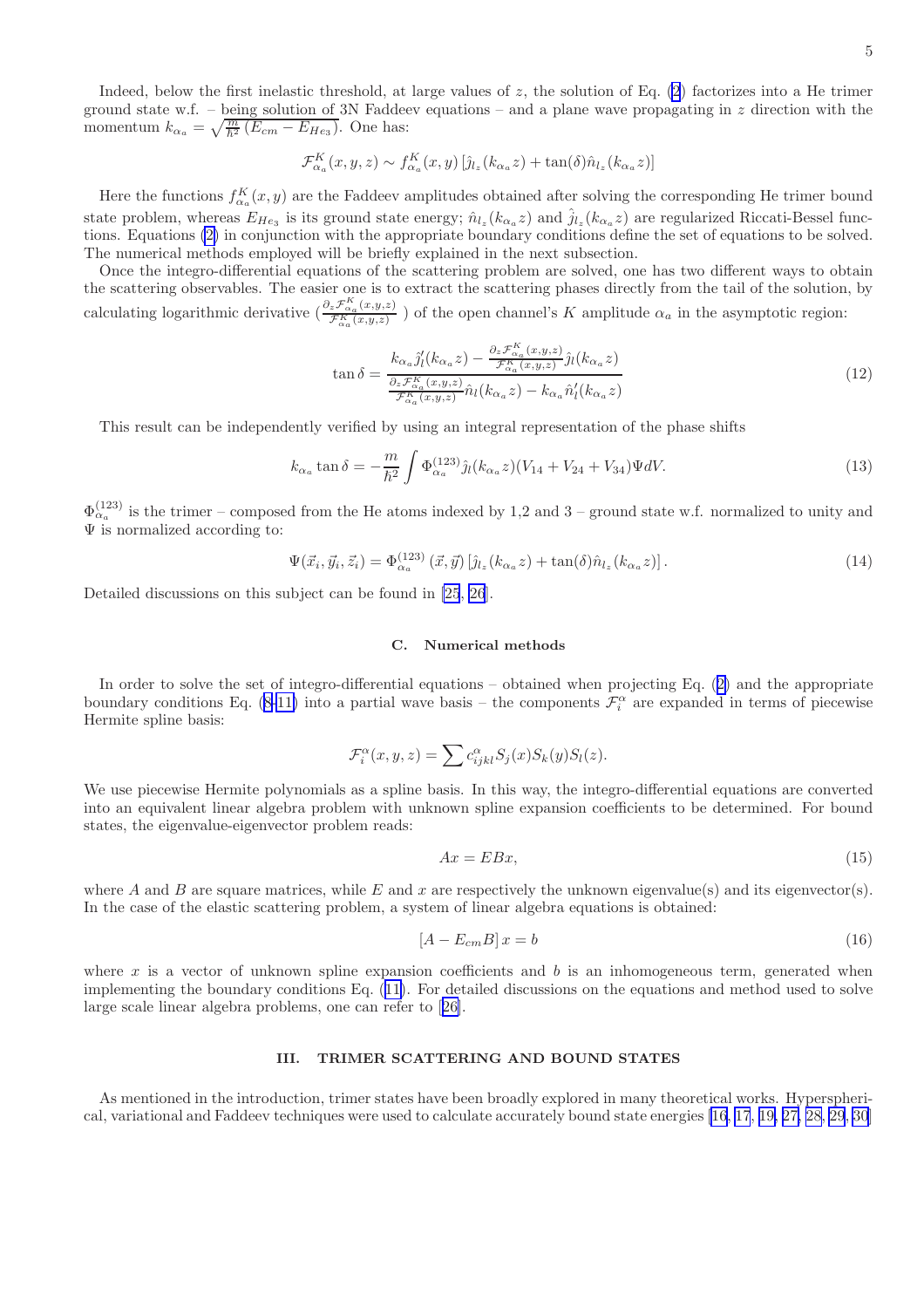<span id="page-6-0"></span>as well as to test different He-He interaction models. Nevertheless, we found useful to consider these states as a first step, before the more ambitious analysis of He tetramer states could be undertaken. Special emphasis will be attributed to He-He<sup>2</sup> scattering calculations, which are less studied and for which some discrepancies were pointed out[[18, 19](#page-15-0)]. Some arguments will also be developed in favor of considering the first trimer excitation as an Efimov state.

We present in Table I the convergence of the He trimer states as a function of the partial-wave basis size. It contains results for the ground  $(B_3)$  and first excited  $(B_3^*)$  state binding energies as well as for the He-He<sub>2</sub> scattering length  $(a_0^{(1+2)})$ . The basis truncations were made by limiting partial angular momentum values, applying selection criteria  $l_x = l_y \leq l_{max}$ . One can remark that the convergence is monotonic and quite similar for the He<sub>3</sub> bound states and for the He-He<sub>2</sub> scattering length calculations. These results demonstrate that in order to ensure five digit accuracy, the partial wave basis must include FY amplitudes with angular momentum values up to 12. However, for reaching a 1% accuracy,  $l_{max} = 4$  turns out to be enough.

TABLE I: Convergence of He trimer calculations obtained when increasing partial wave basis. In the three columns are respectively presented trimer ground (B3) and excited(B<sup>∗</sup> <sup>3</sup>) state energies in mK, as well as atom-dimer scattering length  $(a_0^{(2+1)})$  in  $A$ .

| $l_{max}$     | $B_3$ (mK) | $B_3^*$ (mK) | $(1+2)$<br>Å<br>$a_0$ |
|---------------|------------|--------------|-----------------------|
|               | 89.01      | 2.0093       | 155.39                |
| $\Omega$<br>∠ | 120.67     | 2.2298       | 120.95                |
| 4             | 125.48     | 2.2622       | 116.37                |
| 6             | 126.20     | 2.2669       | 115.72                |
| 8             | 126.34     | 2.2677       | 115.61                |
| 10            | 126.37     | 2.2679       | 115.58                |
| 12            | 126.39     | 2.2680       | 115.56                |
| 14            | 126.39     | 2.2680       | 115.56                |

In Table II are summarized some relevant properties of the trimer ground and excited states. Together with their binding energies (B) we give some average quantities like kinetic  $\langle T \rangle$  and potential energy  $\langle V \rangle$  values and moments of interparticle distances  $x_{ij}$ . Our results are in perfect agreement with other existing calculations [\[17](#page-15-0), [29](#page-15-0), [30\]](#page-15-0); the most accurate of them have been included in this Table for comparison.

TABLE II: Mean values for He trimer ground and excited states. In this table B, T and V indicates respectively binding, mean kinetic and potential energies calculated in  $mK$ ;  $x_{ij}$  stands for interparticle distance.

|                                             |         | Ground state  |          | Excited state           |
|---------------------------------------------|---------|---------------|----------|-------------------------|
| B(mK)                                       | 126.39  | 126.4 [17]    | 2.268    | $2.\overline{265}$ [17] |
| (mK)<br>$\langle T \rangle$                 | 1658    | 1660 [17]     | 122.1    | $121.9$ [17]            |
| (mK)<br>$\langle V \rangle$                 | $-1785$ | $-1787$ [17]  | $-124.5$ | $-124.2$ [17]           |
| $\AA$<br>$x_{ij}^2$                         | 10.95   | 10.96 [17]    | 104.3    | $102.7$ [30]            |
| $\langle x_{ij} \rangle (\mathring{A})$     | 9.612   | $9.636$ [17]  | 83.53    | 83.08 [17]              |
| $-1$<br>$\langle x_{ij} \rangle$            | 0.135   |               | 0.0267   |                         |
| $\langle x_{ij}^{-2} \rangle$<br>$\AA^{-2}$ | 0.0230  | $0.0233$ [31] | 0.00218  |                         |

The situation is more ambiguous for the He-He<sub>2</sub> scattering length  $a_0$ . Results obtained by Sandhas et al. [\[16\]](#page-15-0) – solving Faddeev equations – and Blume et al. [\[29](#page-15-0)] – using hypherspherical harmonics – agreed with each other on ascattering length value  $a_0 = 126$  Å. However Roudnev [[18\]](#page-15-0), using also Faddeev equations, found a smaller value  $a_0 = 115.4 \pm 0.1$  $a_0 = 115.4 \pm 0.1$  $a_0 = 115.4 \pm 0.1$  Å. It seems that in Sandhas et al. [[16\]](#page-15-0) calculation a relatively small grid was employed, which did not allow to disentangle the contribution of virtual dimer break-up component in the asymptotic behavior of the wave function. A more recent study [\[19](#page-15-0)] of the same authors provided a value of  $a_0 = 115.5 \pm 0.5 \text{ Å}$ , in full agreement with Roudnev's result.

Our calculations are also very close to this value. When using a numerical grid limited to  $y_{max} = 450 \text{ Å}$  we obtain $a_0 = 134 \text{ Å}$ , still far from the final result. Note that hyperradial grids employed in [[16\]](#page-15-0) were limited to  $\rho_{\text{max}} = \sqrt{x^2 + y^2} = 460 \text{ Å}.$  The results of Table I have been obtained using a grid with  $y_{max} = 950 \text{ Å},$  i.e. He-He<sub>2</sub>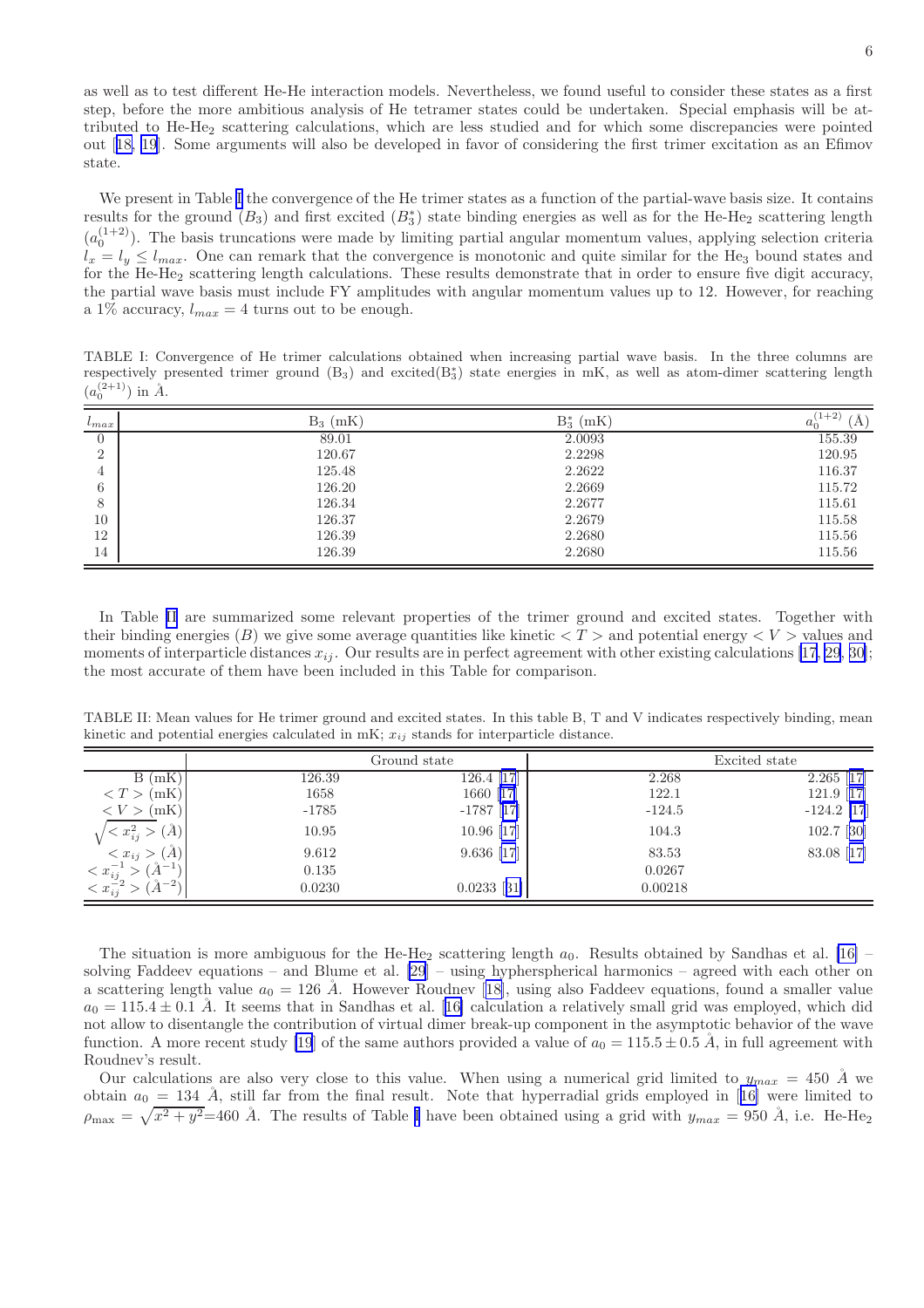

FIG. 2: "(Color online)" Convergence of  $He - (He)_2$  scattering length obtained when enlarging solution domain of Faddeev equations in  $He - (He)_2$  separation direction (variable y) with additional discretization points.

distance  $r_{max} = \frac{\sqrt{3}}{2} y_{max} = 823$  Å, which is large enough to reduce the grid-dependent variations to the fourth significant digit. As a function of  $r_{max}$ , the scattering length varies smoothly (see Figure 2) and converges towards the value  $a_0(\infty) = 115.2 \text{ Å}$ , very close to the one given by Roudnev  $a_0 = 115.4 \pm 0.1 \text{ Å}$ .

Whetheror not the trimer first excitation is an Efimov [[10\]](#page-15-0) state has been an issue of strong polemics [[32, 33\]](#page-15-0). In fact, when using effective range theory and describing system by zero-range interactions, it is not difficult to show the appearance of an Efimov state. However, the problem becomes complicated in calculations with finite range potentials. Efimov states accumulate according to a logarithmic law

$$
N \approx \frac{1}{\pi} \ln \frac{|a|}{r_0}
$$

and thus the two body scattering length should be each time increased by a factor  $\sim e^{\pi} \approx 23$  (or the dimer binding energy reduced  $\sim e^{2\pi} \approx 530$  times) to allow the appearance of an additional Efimov state. To handle this property, the grids employed in calculations should be extremely large and dense, capable on one hand to accommodate extended wave functions, and on the other hand to trace the very weak binding of the third particle to the dimer. Such requirements can not be fulfilled in the calculations with realistic interactions. Thus the basic clue in claiming excited trimer to be an Efimov state is the fact that this state disappears when the interatomic potential is made less attractive[[15, 34, 35\]](#page-15-0). Actually, if this potential is multiplied by an enhancement factor  $\gamma > 1$  then the following effect is observed: first, the difference between the trimer excited state binding energy  $(B_3^*)$  and the dimer one  $(B_2)$ increases with  $\gamma$ . Then, for larger values of  $\gamma$  the difference  $(B_3^* - B_2)$  monotonously decreases and for  $\gamma > 1.2$  trimer excited state moves below the dimer threshold and becomes a virtual one.

The demonstration of Efimov effect can be accomplished only by showing accumulation of new states when dimer binding energy decreases. Such a demonstration has been given in ref. [\[36](#page-15-0)] using semi-empirical potential HFD-B [\[6](#page-15-0)]. We would like to remark that the formation of new states can be alternatively demonstrated by studying the γ-dependence of the three-body scattering length, without the necessity of solving the bound state problem. In scattering calculations, the numerical solution of 3-body equations can be reduced to the interaction domain and the wave function extended outside this region using analytical expressions[[37\]](#page-15-0).

In figure [3](#page-8-0) we display the behavior of the He-He<sub>2</sub> scattering lengths, when the He-He potential is multiplied by a scaling factor  $\gamma < 1$ , according to  $\tilde{V} = \gamma V$ . In this figure, the He-He<sub>2</sub> scattering length is plotted as a function of the fictive dimer binding energy. One can see that, when decreasing  $\gamma$  – scattering length decreases. However in absence of Efimov states one should expect them increasing, since reducing  $\gamma$ , the dimer target becomes larger. Once  $\gamma$  is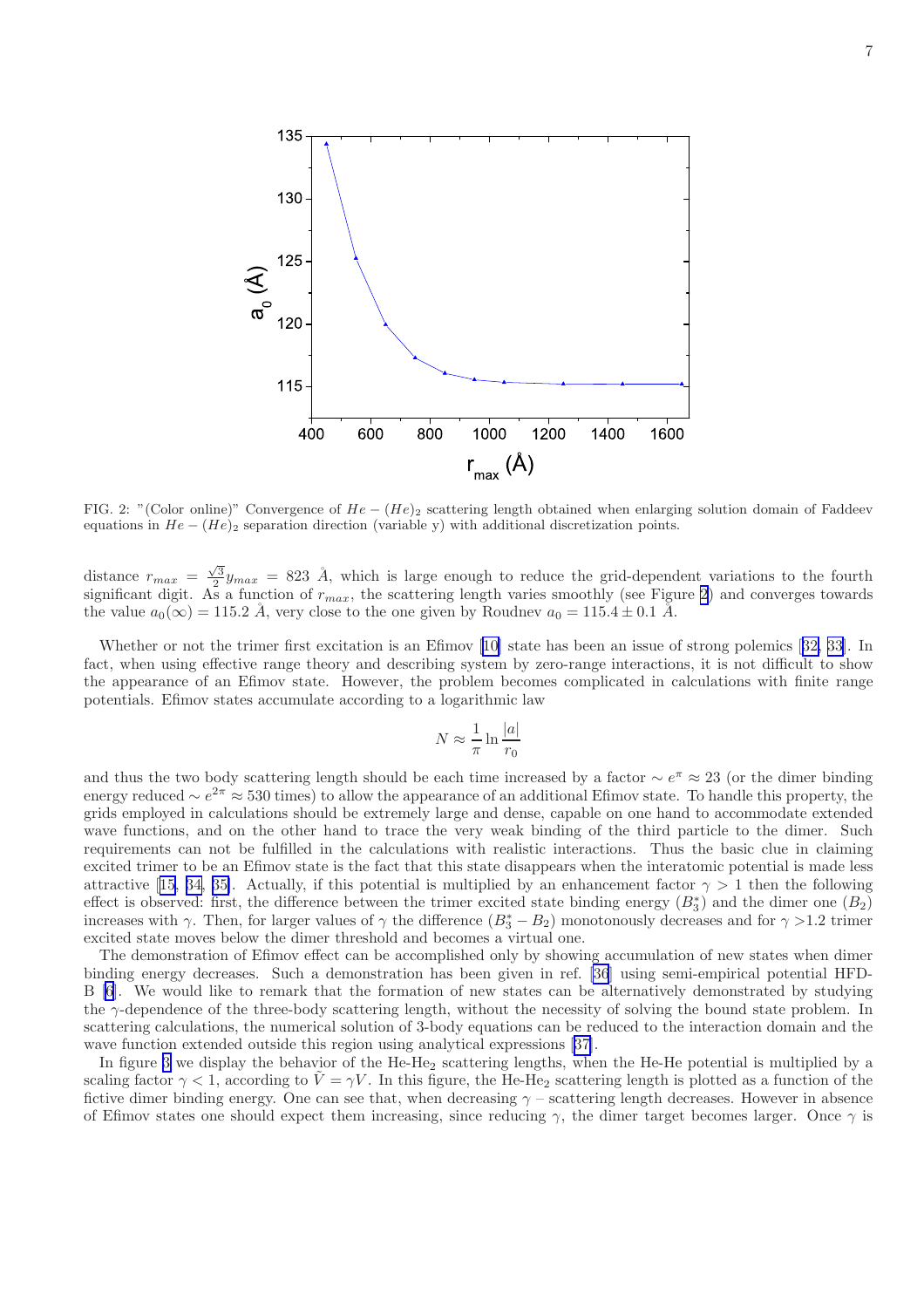<span id="page-8-0"></span>

FIG. 3: "(Color online)" The change of the atom-dimer scattering length as a function of the dimer binding energy.

reduced to  $\approx 0.990$ , the scattering length becomes negative and for values  $\gamma \approx 0.979$  it exhibits a singularity going from  $a_0 = -\infty$  to  $+\infty$ . This singularity corresponds to the appearance of a new trimer bound state (i.e. second excited state in He trimer). This analysis clearly demonstrates that He trimer excited state is an Efimov one. It is worth mentioning that for an enhancement factor  $\gamma = 0.979$ , the He dimer binding energy is only 0.046 mK.

#### IV. TETRAMER STATES

The major aim of this article is to provide a comprehensive analysis of the four-atomic He compound (tetramer). The first efforts to describe this system were made already in the late seventies by S. Nakaichi et al. [\[38](#page-15-0)] using a variational method. Latter on, variational Montecarlo techniques were used by several authors[[29, 39](#page-15-0), [40](#page-15-0), [41](#page-15-0)] to compute the tetramer ground state. These methods are very powerful in calculating  $L^{\Pi} = 0^{+}$  bound state properties, but are seldom generalized to describe excited states and are not appropriate for scattering problem.

FY techniques were also used by S. Nakaichi et al.[[42](#page-15-0)] to calculate the tetramer ground state binding energy and the He-He<sub>3</sub> scattering length. However in order to reduce the – at that time – outmatching numerical costs, some important approximations were made. The He-He potential was restricted to S-wave and written as a one-rank separable expansion and the same expansion was used to represent the FY amplitudes. These approximations led to a tetramer ground state which is underbound by 40% with respect to their own variational result [\[38](#page-15-0)]. A recent attempt to calculate the He tetramer binding energy using S-wave FY equations was done in[[43\]](#page-15-0), although without separable expansion of FY amplitudes.

TABLE III: Convergence of the He tetramer calculations obtained when increasing the partial wave basis of Eq. ([7](#page-3-0)). The two columns represent respectively the tetramer ground state binding energy in  $mK(B_4)$  the and the atom-trimer scattering length  $(a_0^{(3+1)})$  in  $A$ .

| $\max(lx, ly, lz)$ | $B_4$ (mK) | $(3+1)$<br>$a_{\alpha}$<br>A |
|--------------------|------------|------------------------------|
| $\theta$           | 348.8      | $\approx$ -855               |
| $\overline{2}$     | $505.9\,$  | 190.6                        |
| $\overline{4}$     | 548.6      | 111.6                        |
| 6                  | 556.0      | 105.9                        |
| 8                  | 557.7      | 103.7                        |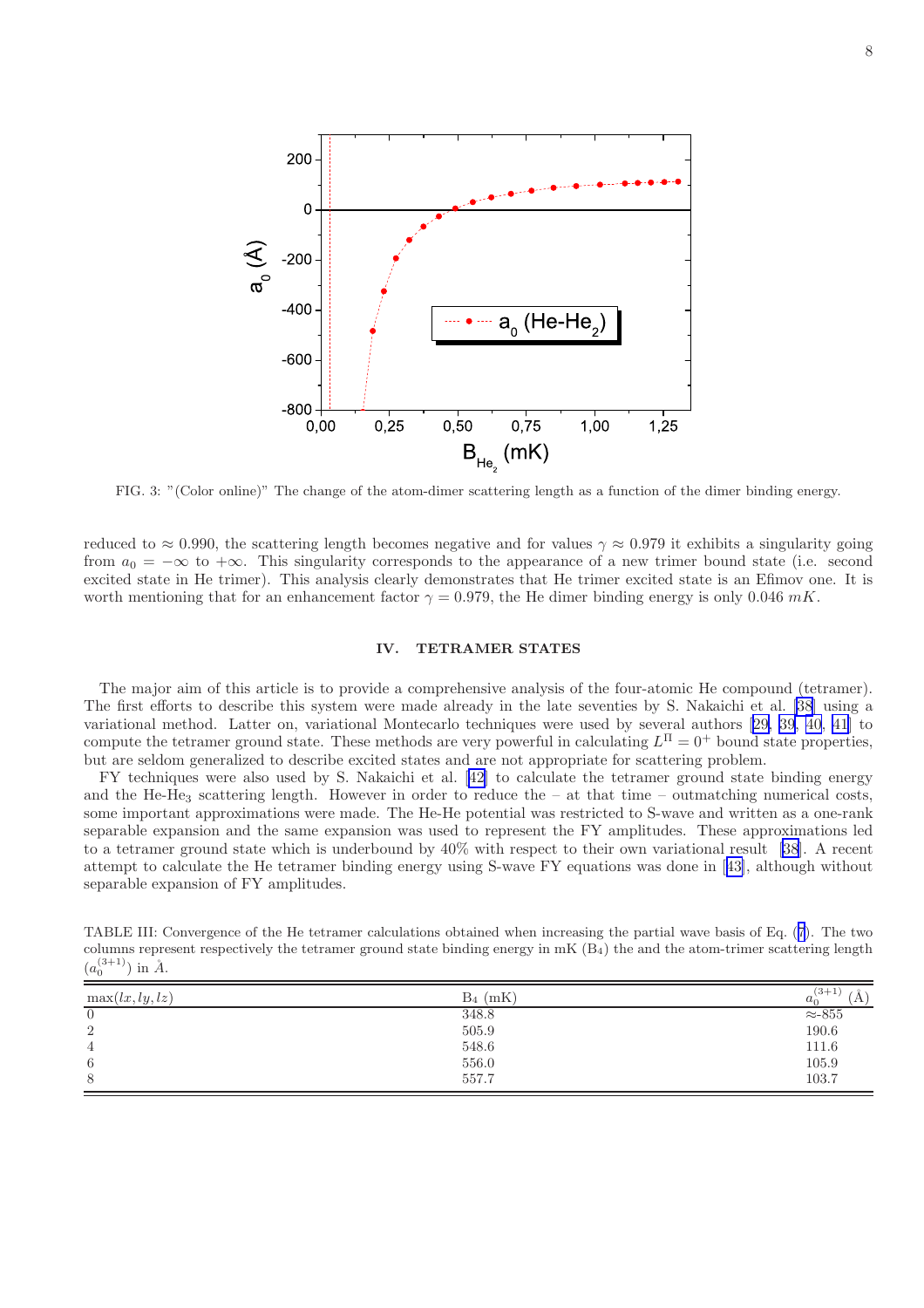<span id="page-9-0"></span>The FY calculations we present here contain no approximation other than the finite basis set used in the partial wave expansion [\(7](#page-3-0)). This basis set included amplitudes with internal angular momentum not exceeding a given fixed value  $l_{max}$ , i.e. fulfilling the condition  $max(l_x, l_y, l_z) \leq l_{max}$ . The largest basis we have considered has  $l_{max} = 8$ , and consist of 180 FY amplitudes, a number by two order of magnitude larger than in preceding calculations. Note, that the smallest basis, which is often referred to as S-wave approximation, is obtained by fixing  $l_{max} = 0$  and requires only 2 amplitudes, one of type K and one of type H. The convergence is displayed in Table [III](#page-8-0) for the tetramer ground state binding energy and He-He<sup>3</sup> scattering length.

The corresponding FY K-amplitudes are displayed in Figure 4 as a function of the He-He<sub>3</sub> distance  $r = \sqrt{\frac{2}{3}}z$ . One can see the different scales involved in the bound state and zero energy scattering wave function.



FIG. 4: "(Color online)" Comparison of the functional dependence of K-type FY components in one He atom separation from He<sup>3</sup> core direction. Single, dashed and dot line curves correspond respectively to tetramer ground, excited state and He-He<sup>3</sup> zero energy scattering wave functions.

The convergence of the tetramer calculations is sensibly slower than the one observed for the trimer case (see Table [I\)](#page-6-0). Such a deterioration is due to the complex structure of the involved FY components. Indeed, each He atom pair brings an additional hard-core region; the ensemble of these regions crosses over in the multidimensional configuration space[[48\]](#page-15-0) and results into a single domain with non trivial geometry. Inside this multidimensional domain, the total wave function must vanish by cancelling the contributions of the different FY amplitudes, what can be achieved only at the price of increasing its functional complexity.

The convergence of the He-He<sup>3</sup> scattering calculations is also slightly slower than for tetramer ground state. This is a consequence of the scattering wave function, which presents a richer structure than the ground state one, as can be seen in Figure 4. Tetramer ground state has a rather simple geometry: the four He atoms minimize their total energy by forming a tetrahedron. The total energy of the 1+3 scattering state ( $E \approx -126$  mK) is considerably larger than the ground state one ( $E \approx -558$  mK) and provides more flexibility to each atom. Furthermore, since the scattering length value is much larger than the size of the trimer target, the scattering wave function turns to be strongly asymmetric.

Despite these difficulties, the PW basis we have used enables to reach rather accurate results: the tetramer ground state binding energy is converged up to 0.4%, while the final variation of the scattering length does not exceed 2%. Our best result for the ground state binding energy of He<sub>4</sub>, B=558 mK, is in perfect agreement with the B=559(1) mK value, provided by several variational Monte-Carlo techniques[[29, 39, 40\]](#page-15-0).

It is interesting to compare the bound state result with the effective field theory (EFT) predictions. It follows from this approach that systems governed by large scattering lengths should exhibit universal properties. The wave functions of such systems have very large extensions with only a negligible part located inside the interaction region. The detailed form of the short-range potential does not matter, since the system probes it only globally. It should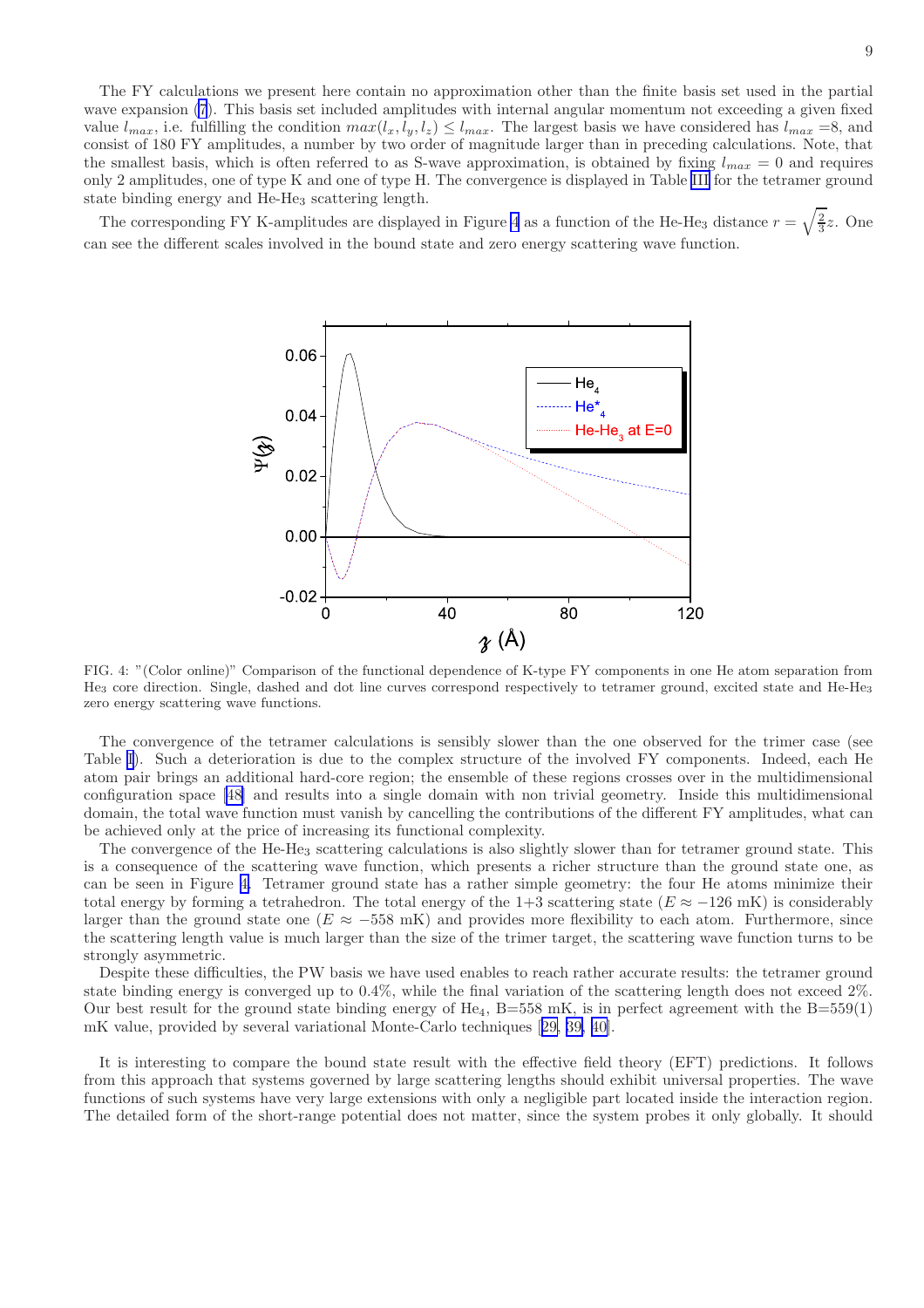be therefore possible to describe its action using only few independent parameters (physical scales). One scale is obviously required, to fix the two-body binding energy or the scattering length. Keeping fixed the two-boson binding energy, the three bosons system would collapses if the interaction range tends to zero, a collapse known as the Thomas effect [\[44\]](#page-15-0). This indicates that three-body system is sensitive to an additional scale, which can be determined by fixing one three-body observable (for instance the 3-particle binding energy or the  $1+2$  scattering length) [\[45](#page-15-0), [46](#page-15-0)].

It seems[[14\]](#page-15-0) that the four-boson binding energies remains finite if none of its three-boson subsystems collapse. Furthermore four- and three-body binding energies are found to be correlated [\[14](#page-15-0)]. The simplest way to establish such a correlation law is by using contact interactions. In this way, the two-body binding energy is fixed by the parameter strength of zero-range two-body force, whereas the three-body collapse is avoided and its binding energy is fixed by introducing repulsive three-body contact term. Using this model Platter et al. [\[14](#page-15-0)] demonstrated that inside quite a large domain of dimer-trimer binding energy ratio  $(B_2/B_3)$ , the correlation between tetramer and trimer binding energies is almost linear. In the same study, a numerical approximation of this correlation law was obtained.

If we take our dimers ( $B_{He_2} = 1.30348$  mK) and trimers binding energies as the scales for EFT with contact interaction, one obtains a tetramer binding energy of 485 and 491 mK respectively, depending on which trimer energy – ground or excited – is used. This result is only by 13% smaller than our most accurate result.

One should remark that the EFT scaling laws are derived using contact interactions, which act only in S-wave. Therefore it would be more consistent to compare our values obtained using S-wave approximation  $(l_{max} = 0)$ . In this case, the EFT formulas give respectively  $B_{He_4} = 330$  mK and 325 mK depending on which trimer fixes the scale. These values must be compared with our result  $B_{He_4} = 348.8 \text{ mK}$ , i.e. EFT is only by 6% off.

The good agreement between exact and EFT results, proves the great prediction power of the last approach. EFT works surprisingly well even beyond its natural limit of applicability: systems with a size significantly exceeding the range of interaction. Note, indeed, that the He tetramer and trimer ground states are rather compact objects, in which the interatomic separation is about  $\approx 10 \AA$ , and therefore comparable with He-He interaction range  $\sim 3 \AA$ .

TABLE IV: Mean values for He tetramer ground and excited states. In this table B, T and V indicates respectively binding, mean kinetic and potential energies calculated in  $mK$ ;  $x_{ij}$  stands for interparticle distance.

|                                                                                |         | Ground state  |         | Excited state             |
|--------------------------------------------------------------------------------|---------|---------------|---------|---------------------------|
| B(mK)                                                                          | 557.7   | 559 [40]      | 127.5   | $\overline{128-130}$ [14] |
| (mK)<br>T(                                                                     | 4107    |               | 1900    |                           |
| $V$ (mK)                                                                       | $-4665$ | $-4850$ [40]  | $-1913$ |                           |
| $\AA$ )<br>$x_{ij}^2$                                                          | 8.40    |               | 34.4    |                           |
| $\langle x_{ij} \rangle (\mathring{A})$                                        | 7.69    | 7.76 [40]     | 24.8    |                           |
| $\AA^{-1}$                                                                     | 0.156   |               | 0.088   |                           |
| $\begin{array}{c} < x_{ij}^{-1} \\ < x_{ij}^{-2} \end{array}$<br>$>(A^{-2})^1$ | 0.0286  | $0.0251$ [31] | 0.013   |                           |

Let us discuss now the He-He<sub>3</sub> scattering results. Nakaichi et al. [\[42](#page-15-0)], using S-wave separable expansion of the outdated HFDHE2 potential, obtained a large and negative scattering length  $a_0 = -116 \text{ Å}$ . Using the same HFDHE2 potential and restricting to  $l_{max}=0$  amplitudes we have got also a negative, although much larger, scattering length value  $a_0 \approx 5600$  Å. This result is however very unstable, as a consequence of the  $l_{max}=0$  basis inability to describe the non-trivial behavior of the FY components in the hard-core region. If we add  $\max(l_y, l_z) \leq 4$  amplitudes, the scattering length reduces to  $\approx$ -898 Å for the same HFDHE2 interaction model limited to S-wave. Similar calculations with the LM2M2 potential give  $a_0 \approx 450 \text{ Å}$ . As one can see in Table [III](#page-8-0), the full potential must be used in order to obtain converged results. The presence of He-He interaction in higher partial waves cardinally changes the physics of He tetramer: not only the size but also the sign of the resonant scattering length changes, thus indicating the emergence of a new excited state in this compound.

Another effort to evaluate He-He<sub>3</sub> scattering length was made by Blume et al. [\[29](#page-15-0)]. In their work, effective  $He-He_n$ potentials were constructed starting from the same LM2M2 He-He interaction model. Without taking into account the particle correlations, Blume et al. provided a positive He-He<sub>3</sub> scattering length  $a_0=56.1 \text{ Å}$ .

As already mentioned, the large positive scattering length indicates the presence of a tetramer excitation close to the trimer ground state threshold. Much physics about this tetramer state can be learned by studying the behavior of the zero energy 1+3 scattering w.f., or what is even more practical, its FY components. These components are only partially symmetrized and have a more transparent asymptotic behavior[[23, 47\]](#page-15-0). The structure of K-type FY component displayed in Figure [4,](#page-9-0) proves that this state is the first tetramer excited state: the corresponding open channel FY amplitudes have two nodes in z, the He-He<sub>3</sub> separation direction. The first node is situated at  $\approx$ 10 Å, i.e.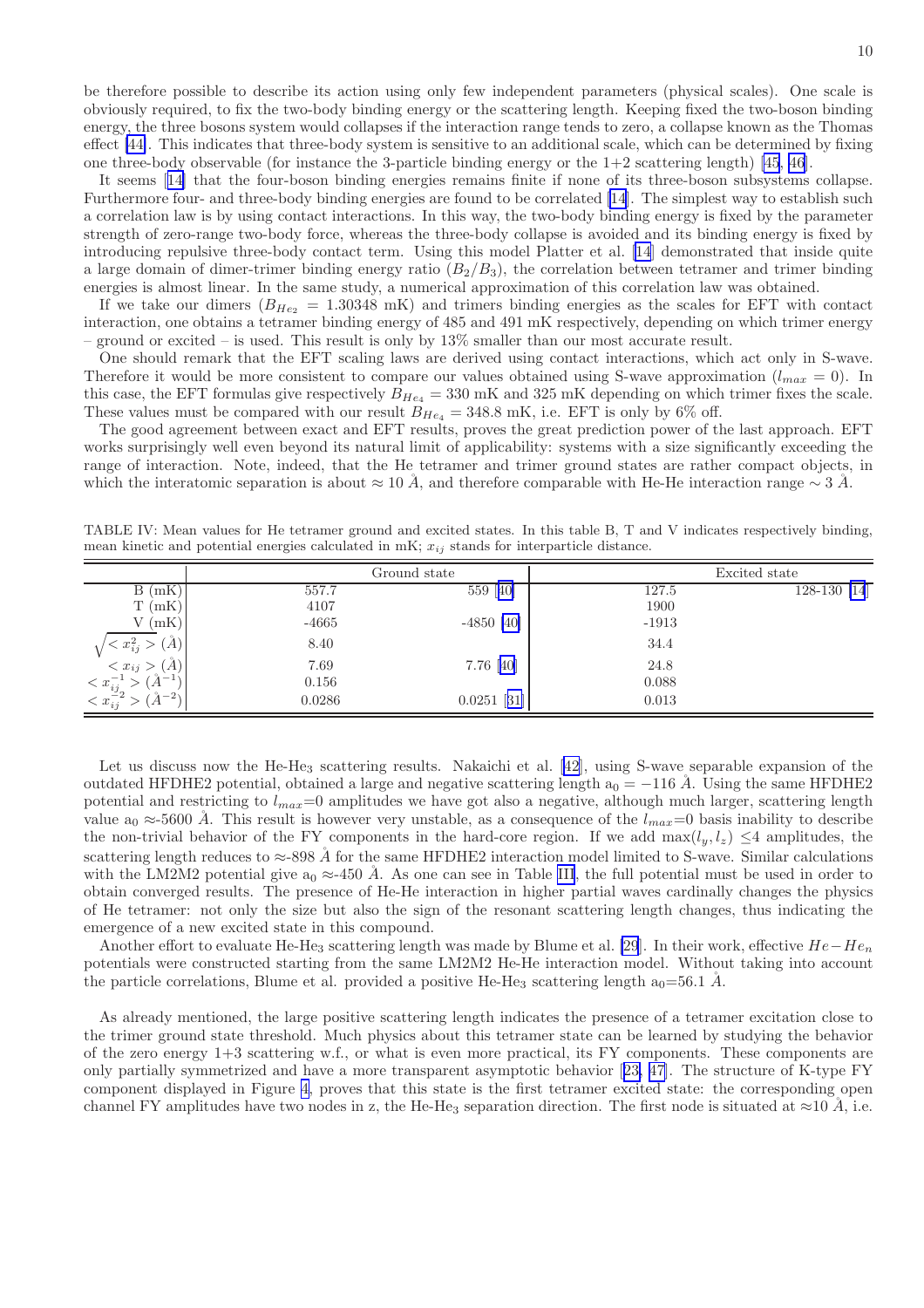$$
\mathcal{F}_{\alpha_a}^K(x, y, z) \sim \phi_{He_3}(x, y) \left(\sqrt{\frac{2}{3}}z - a_0\right)
$$
\n(17)

<span id="page-11-0"></span>The factor  $\sqrt{\frac{2}{3}}$  in front of the z-coordinate is due to mass scaling of Jacobi variables Eq. ([4\)](#page-3-0).

A direct calculation of the He<sup>4</sup> excited state represents nowadays a hardly realizable numerical task. This state is very weakly bound and its wave function very extended. In order to numerically reproduce it, one is obliged to use a very large and dense grid. On the other hand, one should be able to ensure a high accuracy to trace a small binding energy difference. For the time being, it constitutes an insurmountable obstacle in the context of the large computing power demanding four-body calculations.

Nevertheless the vicinity of tetramers excited state to the He-He<sup>3</sup> continuum makes possible the extraction of its binding energy from the scattering results. A bound state is identified with a S-matrix  $S_l(k)$  pole on the positive imaginary axis of the complex momentum plane. Since  $S_l(k)$  is unitary, its general form close to the pole  $k = ik_0$  is:

$$
S_l(k) = \frac{k + ik_0}{k - ik_0} = e^{2i\delta}.
$$
\n(18)

The momentum  $k_0$  is related to the tetramer binding energy measured with respect to trimer ground state threshold by  $\Delta B_0 = \frac{\hbar^2 k_0^2}{2\mu_{3+1}}$ , where  $\mu_{3+1} = 3m/4$  is the reduced atom-trimer mass.

On the other hand, the well known effective range expansion can be used to approximate the low energy phase shifts:

$$
k^{2l+1} \cdot \text{ctg}\delta = -\frac{1}{a_l} + \frac{1}{2}r_l k^2 + o(k^2)
$$
 (19)

Combining relations (18) and (19), one obtains an expression for the bound state momentum  $k_0$  in terms of the low energy parameters. For the He-He<sub>3</sub> scattering states with  $l_z = 0$ , it reads:

$$
\frac{1}{2}r_0k_0^2 - k_0 + \frac{1}{a_0} = 0\tag{20}
$$



FIG. 5: "(Color online)" Extrapolation of He tetramer excited state binding energy from the He-He<sup>3</sup> scattering calculations. Low energy phase shift fit is made for  $k^*$ ctg $\delta$  values as a linear function of momentum squared  $(k^2)$ .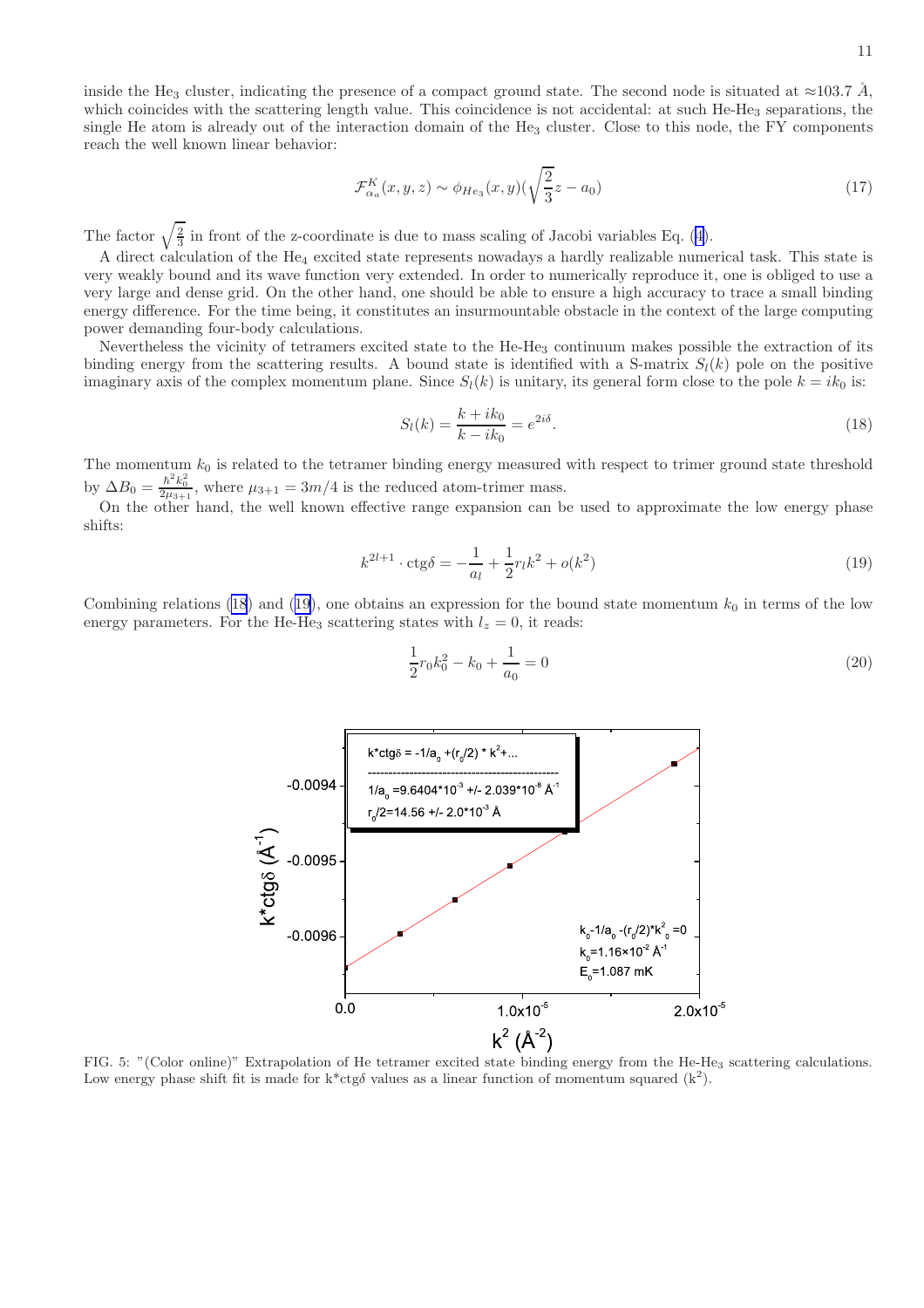It follows from Eq. ([20\)](#page-11-0) that in order to obtain the unknown binding energy it is sufficient to know the low energy coefficients  $a_0$  and  $r_0$ . The scattering length value  $a_0$  has been already determined and the effective range  $r_0$  can be extracted by fitting with Eq. ([19\)](#page-11-0) the He-He<sup>3</sup> low energies phase shifts. The corresponding extrapolation procedure is illustrated in Fig. [5](#page-11-0). One can see that inside the considered momentum region, close to  $k = |k_0|$ , the effective range expansion works perfectly well. The obtained binding energy,  $\Delta B_0 = 1.087 mK$ , should not suffer much from higher order momentum terms in the expansion [\(19](#page-11-0)). Nevertheless, the He-He<sub>3</sub> effective range is pretty large  $r_0=29.1 \text{ Å}$  and influences significantly the extrapolated binding energy value. By ignoring this term, one would get

$$
\Delta B_0^{(0)} = \frac{\hbar^2}{2\mu_{3+1}a_0^2},\tag{21}
$$

and a binding energy of only  $\Delta B_0^{(0)} = 0.751 mK$  will be obtained, i.e. a value by 30% smaller.

We finally predict the existence of a  $L^{\Pi} = 0^+$  tetramer excited state with binding energy  $B_{He_4}^* = \Delta B_0 + B_{He_3} =$ 127.5mK. This value compares well with the EFT prediction [[14\]](#page-15-0) discussed above, which gives the range  $B_{He_4}^* \in$ [128 − 130] mK, a dispersion due to the fact that the interpolation was done for the total binding energy and not the sensibly smaller relative value  $\Delta B_0$ .

The validity of the procedure we use to obtain the binding energy of the excited tetramer can be verified in the dimer case, for which direct bound state calculations causes no difficulty. The procedure is illustrated in Fig. 6. The accurate dimer binding energy is  $B_{He_2} = 1.30348 \text{ mK}$ , a value very close to  $\Delta B_0 = 1.087 \text{ mK}$ , and allows to control the inaccuracy made when disregarding higher order terms in expansion ([19\)](#page-11-0). By considering only two terms in the expansion ([19\)](#page-11-0) we have got  $B_{He_2} = 1.3036$  mK, only differing in the fifth significant digit from the directly calculated value. In addition, the He-He potential effective range extracted by fitting the low energy phase shift is  $r_0$ =7.337 Å. This value can be independently calculated applying the Wigner formulae from zero-energy scattering wave function, which gives  $r_0$ =7.326 Å, in nice agreement with the extrapolated one. Such an agreement demonstrates the validity of our approach.



FIG. 6: "(Color online)" He dimer binding energy extrapolated from He-He scattering calculations. Low energy phase shift  $k^*$ ctg $\delta$  is fitted with a linear function of  $k^2$ . Exact  $k^*$ ctg $\delta(k^2)$  values are indistinguishable from the linear fit.

One should however mention that the very same procedure is not applicable to the trimer excited state calculation. If done, it would lead to a complex momentum  $k_0 = (1.3 \pm 0.8i) \cdot 10^{-2} \text{ Å}^{-1}$ . This is a consequence of a dimer binding energy almost as small as  $\Delta B_{He_3}^* = B_{He_3}^* - B_{He_2}$ . In this case, the scattering phase shifts are affected by two open thresholds and thus a single channel S-matrix theory is not appropriate. In He-He<sup>3</sup> scattering, the nearest threshold He<sub>2</sub>-He<sub>2</sub> opens only for scattering energies  $E_{cm} \approx 124 \text{ mK}$  and thus is well separated from the energy region of interest  $(\sim 1$  mK).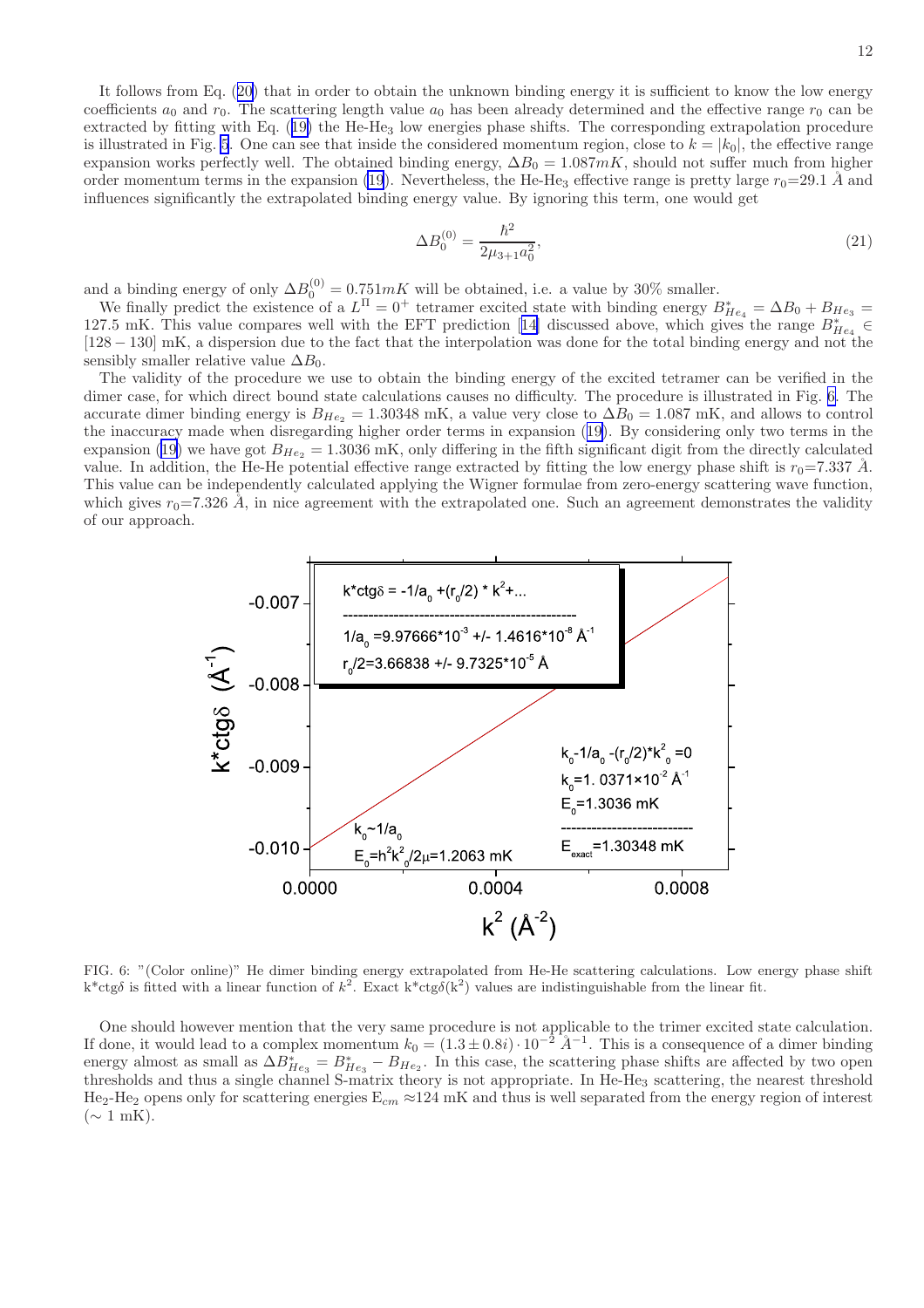<span id="page-13-0"></span>It is interesting to compare the effective ranges for He-He, He-He<sub>2</sub> and He-He<sub>3</sub> systems. They are respectively  $r_0$ =7.33, 79.0 and 29.1 Å. It is not surprising that the atom-dimer effective range is the largest one: this is a consequence of a dimer ground state which is the most extended of the three considered targets. The atom-trimer effective range is more than a third of the atom-dimer one and is significantly larger than the range of the He-He potential. This suggest that the trimer ground state has a structure with a sizeable probability to find a single He atoms separated by 20-30  $\AA$  apart from its center.

We can still use the He-He<sub>3</sub> scattering w.f. to obtain a relatively good description of the tetramer excited state. In fact, the left hand side of FY equations [2](#page-3-0) for the bound and zero-energy He-He<sub>3</sub> state differ only by a small energy term, which has a little effect on the w.f. inside the interaction region, dominated by large kinetic and potential terms. Thesefunctions sensibly differ only in the He-He<sub>3</sub> asymptotes, where they can be described analytically [[23, 47\]](#page-15-0) as a tensor product of a strongly bound trimer in its ground state and a plane wave of the remaining He atom with energy  $E-E_{He_3}$ . In practice, the two w.f. differ only by FY amplitudes contributing to the open channels. For zero-energy scattering, one has a linearly diverging open channel FY amplitude as described in Eq. [\(17](#page-11-0)). For bound state these amplitudes converge very slowly with a small exponential factor:

$$
\mathcal{F}_{\alpha_a}^K(x, y, z) \sim \phi_{He_3}(x, y)e^{-\sqrt{\frac{2}{3}}k_0 * z}
$$
\n
$$
(22)
$$

The closed channel FY amplitudes rapidly vanish being shrunken by a relatively large  $e$ − <sup>1</sup>  $m*B_{He_3}$  $rac{\overline{h}^2}{\hbar^2} * \rho$ exponent, with  $\rho = \sqrt{x^2 + y^2 + z^2}.$ 

Using this approximation for the tetramer excited state wave function, we have calculated some of its properties, which are summarized in Table [II](#page-6-0).

#### V. TETRAMER AND TRIMER ROTATIONAL STATES



FIG. 7: Coupling scheme for three-particle FY component.

Considering that <sup>4</sup>He is a spinless atom, the rotational states of <sup>4</sup>He-multimers can be classified according to their parity  $(\Pi)$  and total orbital angular momentum  $(L)$ . FY components are very useful to classify these states as well as to analyse their properties. As we have mentioned in section [II,](#page-2-0) the  $l_x$  quantum number must be even (see Fig. 7). It follows that for He trimer, the  $L^{\Pi} = 0^-$  states are forbidden. Further we classify the He trimer states into those which can break into dimer and a freely propagating He atom, and those in which dimer states are forbidden by symmetry requirements. In the first group, we have states with  $L^{\Pi} = (1^-, 2^+, 3^-, ...)$ . To be decay stable, these states should be more bound than dimer. The other group is formed by the  $L^{\Pi} = (1^+, 2^-, 3^+, \dots)$  states, which can only break into three helium atoms.

Clearly, the 1<sup>−</sup> is the most promising candidate for a trimer stable rotational state. This state is realized with the smallest partial angular momentum, i.e.  $l_x + l_y \geq 1$ , and consequently contains the smaller centrifugal terms in the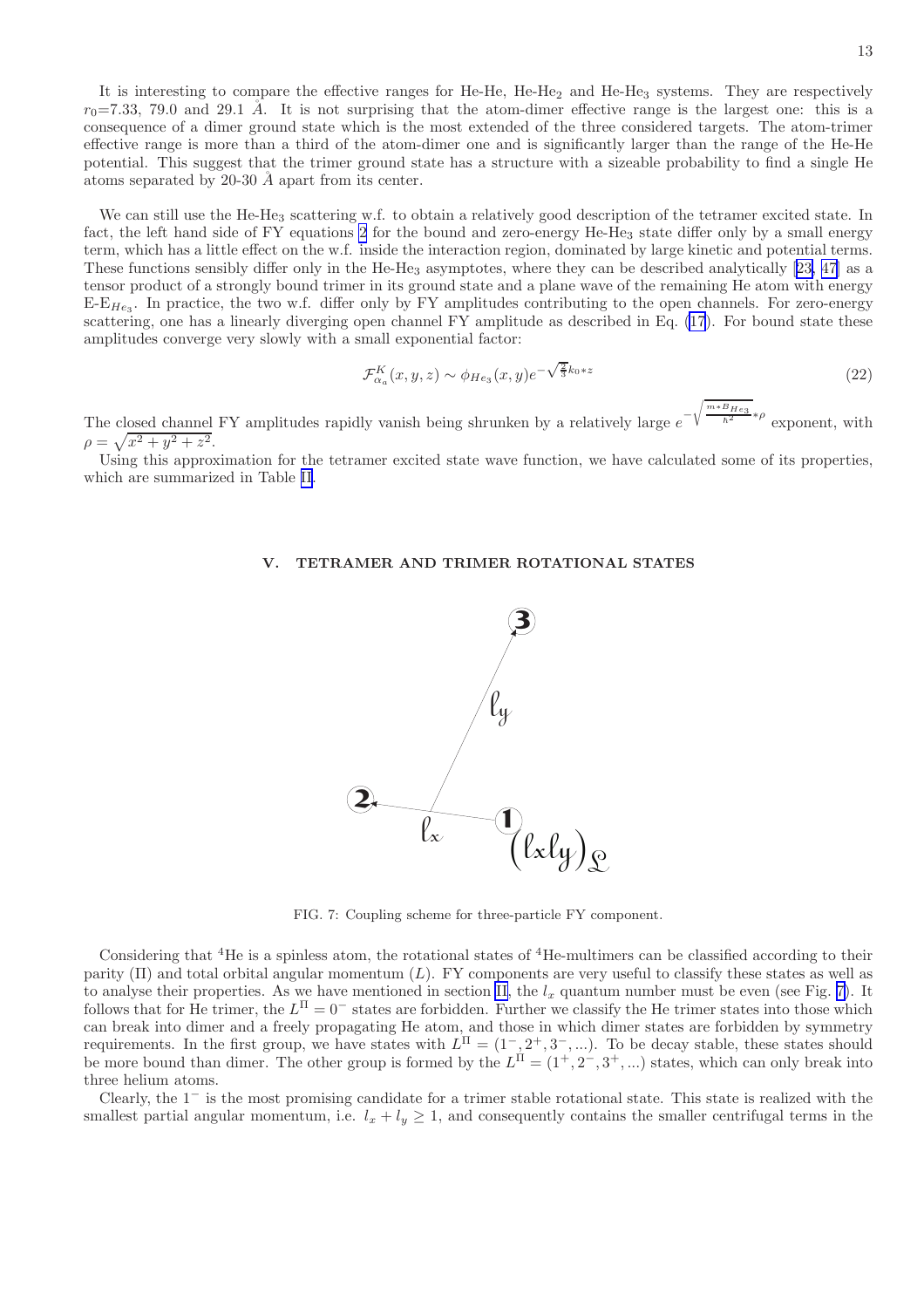<span id="page-14-0"></span>Hamiltonian. The non-existence of this state would imply the non-existence of other states of the same decay group – i.e.  $L^{\Pi} = (1^-, 2^+, 3^-, ...)$  – since they involve larger centrifugal energies:  $l_x + l_y \ge 2$ . The existence of stable trimers in the second group is very doubtful; the most favorable would be the 2<sup>−</sup> one, for which one has already  $l_x + l_y \geq 3$ .

In a similar way, we can classify the rotational states of He tetramer (see Fig. [1](#page-2-0)). In the first group, we have states  $L<sup>\Pi</sup> = (1^-, 2^+, 3^-, ...)$  for which the first decay threshold is the trimer ground state. The most promising state inside this group is the 1<sup>-</sup> one. For this state, the condition  $l_x + l_y + l_z \ge 1$  must be satisfied.

In the second group, we have trimer decay stable states  $\bar{L}^{\Pi} = (1^+, 2^-, 3^+, ...)$ . These states can neither break into trimer-atom pair nor into two dimers: their reference threshold is dimer plus two free atoms.  $L^{\Pi} = 0^-$  state represents a special case: it can be broken only into four free atoms.

The FY formalism we are using allows to calculate multiparticle rotational states with the same ease as zero angular momentum ones. However, none of trimer or tetramer rotational states have been found stable. The non-existence of weakly bound states can be easily verified using low energy scattering techniques for trimer and tetramer states in the first decay groups (two cluster). In addition, the calculated scattering length turns out to be an indicator for the strength of the interaction between the scattered clusters and thus tests if nearthreshold bound or resonant states are present.

For atom-dimer scattering in 1<sup>-</sup>, one obtains a large positive scattering length  $(a_1)^{\frac{1}{3}}$ =114.2 Å. If He-He interaction is changed, this length scales with the dimer size. If we add a small attractive three-body interaction to force a trimer binding without affecting dimer, this scattering length becomes smaller. In fact, when the attractive three-body force is weak, this scattering length reduces very slowly. Only when this additional force becomes rather strong, close to the critical value binding 1<sup>−</sup> trimer, the scattering length falls down to -∞. It crosses a singularity, passing from  $-\infty$  to  $+\infty$  at the value where 1<sup>-</sup> trimer bound state appears, and then again stabilizes to large positive value. This clearly indicates that no trimer rotational state exist with quantum numbers  $L^{\Pi} = (1^-, 2^+, 3^-, ...)$ . An even much stronger attractive three-body force is required to bind the second group  $L^{\Pi} = (1^+, 2^-, 3^+, ...)$  states, thus excluding the possible existence of bound or even nearthreshold resonant He trimer states.

The case of rotational tetramers is identical to the trimers one. A positive scattering length  $(a_1)^{\frac{1}{3}} \approx 12.28$  Å is also obtained for He-He<sub>3</sub> scattering with  $L^{\Pi} = 1^-$ . This value is sensibly smaller than the one for 1<sup>-</sup> atom-dimer scattering, which simply results from the scaling with the target size. As in trimers case, one has to apply a strong additional attractive force to reduce this scattering length to - $\infty$ , i.e. to force the 1<sup>-</sup> tetramers binding. Tetramers in the second decay group, as well as  $L^{\Pi} = 0^-$ , seem to be even less favorable: they require an even stronger additional force to be bound. We conclude therefore that no bound or even nearthreshold resonant states should exist for tetramers with  $L^{\Pi} \neq 0^+$ .

#### VI. SUMMARY

In this paper, we have outlined Faddeev-Yakubovski equation formalism in configuration space. It enables a consistent description of bound and scattering states in multiparticle systems. This formalism was applied to study the lightest  $(N = 2, 3, 4)$  systems of He atoms using realistic He-He interaction. We have presented accurate calculations for bound He trimer and tetramer states, as well as for low energy atom-dimer and atom-trimer scattering.

Our main results concern the He tetramer states. We have obtained a tetramer ground state binding energy of  $B = 558 \text{ mK}$ , in perfect agreement with the most accurate variational results.

The first realistic calculation of He-He<sub>3</sub> scattering length has been achieved, with the prediction  $a_0=104 \text{ Å}$ . Such a large value indicates the existence of a tetramer excited state close to the trimer ground state threshold.

Its binding energy can hardly be determined in a direct bound state calculation, due to the difficulties in accommodating a very extended wave function. We have shown that this energy can be obtained by applying an effective range expansion to low energy  $1+3$  scattering states. We predict the existence of a  $L<sup>\Pi</sup> = 0<sup>+</sup>$  He tetramer excited state with a binding energy of 127.5 mK, situated 1.09 mK below the trimer ground state.

Finally, we have studied the possible existence of rotational states in three and four atomic He compounds. It has been shown that neither the He trimer nor the tetramer have bound rotational  $(L^{\Pi} \neq 0^+)$  states. The existence of corresponding nearthreshold resonances is also doubtful.

Acknowledgements: Numerical calculations were performed at Institut du Développement et des Ressources en Informatique Scientifique (IDRIS) from CNRS and at Centre de Calcul Recherche et Technologie (CCRT) from CEA